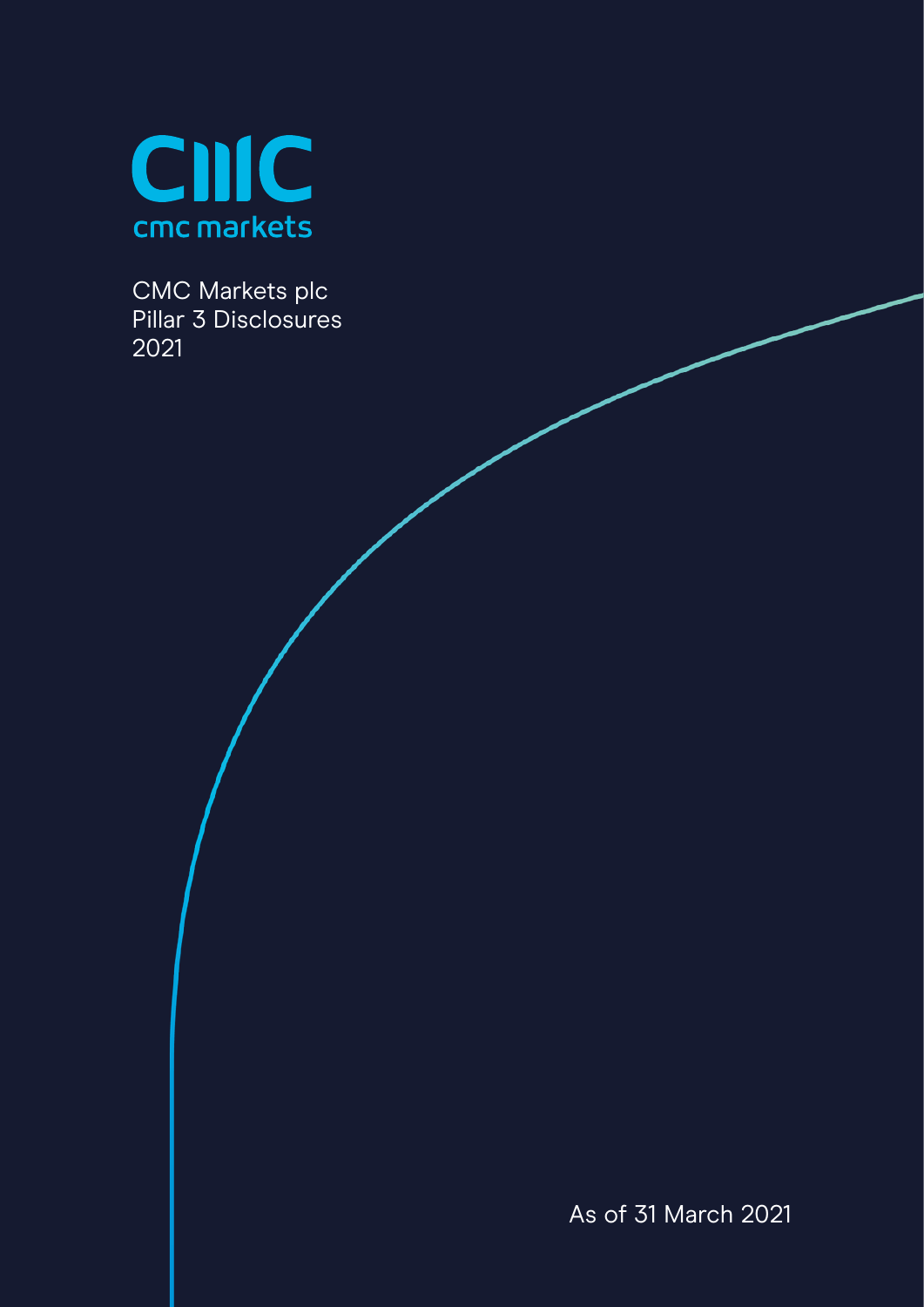# Table of Contents

| 1. |     |  |  |  |
|----|-----|--|--|--|
|    | 1.1 |  |  |  |
|    | 1.2 |  |  |  |
| 2. |     |  |  |  |
|    | 2.1 |  |  |  |
|    | 2.2 |  |  |  |
| 3. |     |  |  |  |
|    | 3.1 |  |  |  |
|    | 3.2 |  |  |  |
|    | 3.3 |  |  |  |
|    | 3.4 |  |  |  |
|    | 3.5 |  |  |  |
| 4. |     |  |  |  |
|    | 4.1 |  |  |  |
|    | 4.2 |  |  |  |
|    | 4.3 |  |  |  |
|    | 4.4 |  |  |  |
|    | 4.5 |  |  |  |
| 5. |     |  |  |  |
|    | 5.1 |  |  |  |
|    | 5.2 |  |  |  |
|    | 5.3 |  |  |  |
|    | 5.4 |  |  |  |
| 6. |     |  |  |  |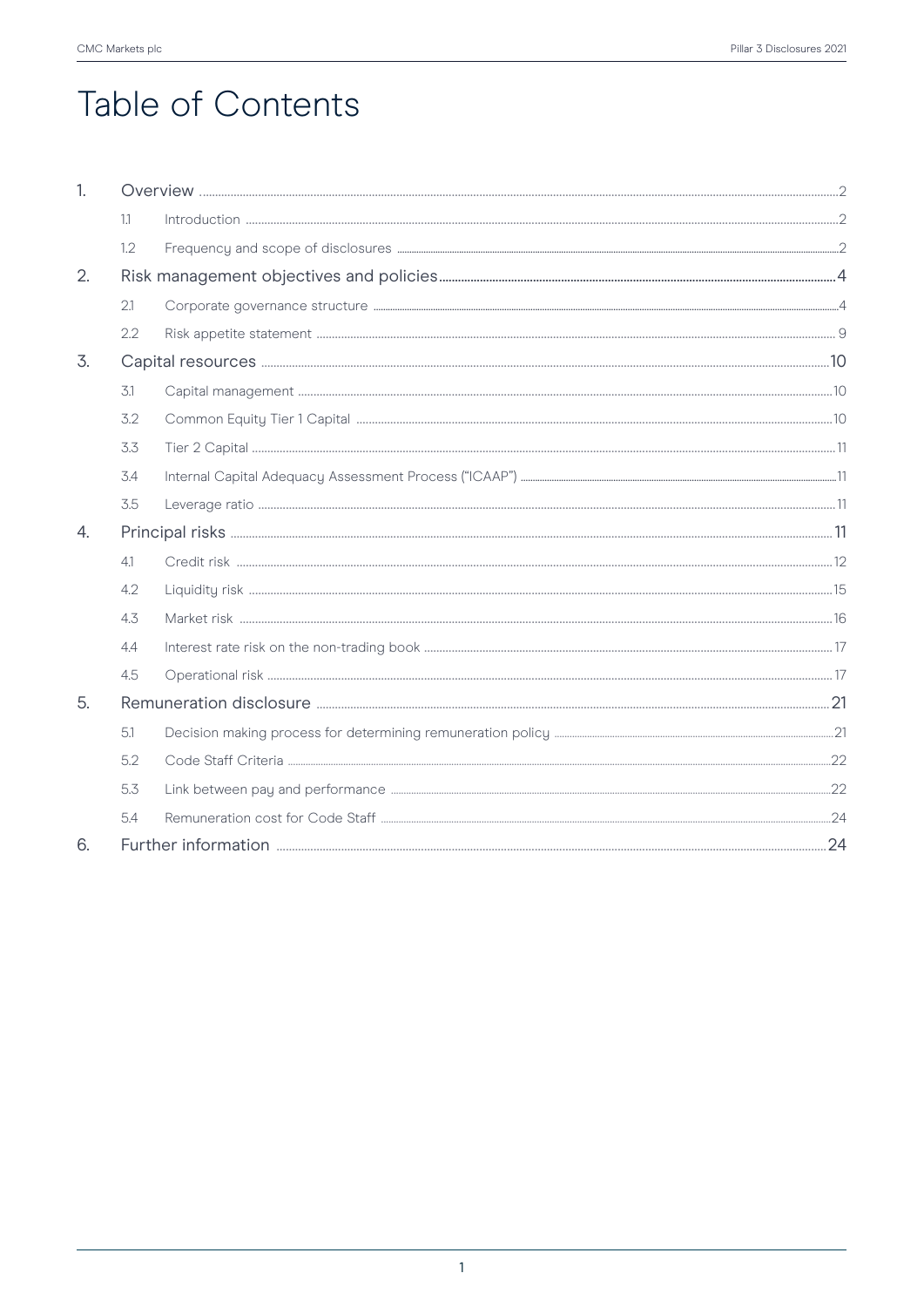# 1. Overview

## 1.1 Introduction

The Pillar 3 disclosure is prepared in accordance with the European Union's ("EU") legislative package consisting of the Capital Requirements Directive ("CRD IV") and the Capital Requirements Regulation ("CRR") as implemented by the Financial Conduct Authority ("FCA").

The purpose of the Pillar 3 disclosure is to encourage the stability of the financial markets by allowing market participants to assess key information on firms' capital adequacy and risk and control processes.

The three Pillars aim to implement a more risk sensitive framework for the calculation of regulatory capital:

- **• Pillar 1:** Sets eligible capital resources of the firm and calculations of minimum levels of Own Funds Requirement ("OFR");
- **• Pillar 2:** Ensures that a firm has sufficient capital to support the risks not fully captured by the minimum capital requirements, in accordance with the firm's internal models and assessment;
- **• Pillar 3:** Covers external communication of the firm's regulatory capital and risk exposures and is designed to increase transparency and confidence about the firm's exposure to risk and the overall adequacy of its regulatory capital.

The relevant rules regarding disclosure by institutions are contained in Articles 431 – 455 of the CRR. Disclosures are made where the regulations apply to CMC Markets plc ("the Group") and where the information is not deemed confidential or proprietary by the CMC Markets plc Board (the "Board") as permitted in Article 432.

Quantitative disclosures are made as at 31 March 2021.

## 1.2 Frequency and scope of disclosures

The disclosures in this document are made in respect of the Group which provides financial spread betting and contract for difference ("CFD") trading products. The Group also has a stockbroking offering in Australia.

The Pillar 3 disclosures will be published on at least an annual basis on the Group's website (www.cmcmarketsplc.com/group) as a supplement to the CMC Markets plc 2021 annual report and financial statements, in accordance with Article 433 of the CRR.

CMC Markets plc became the ultimate holding company of the Group under a reorganisation in 2006, and is a UK Consolidated Group, subject to consolidated supervision by the FCA. The Group structure and a list of prudentially regulated entities are shown in Chart 1 and Table 1 on page 2.

There are no known current or foreseen practical or legal impediments to the prompt transfer of capital resources or repayments of liabilities between CMC Markets plc and its subsidiary undertakings except to the extent these items are required to meet the regulatory capital requirements of subsidiary undertakings.

Inter-group transferability of capital is subject to an annual review as part of the Internal Capital Adequacy Assessment Process ("ICAAP").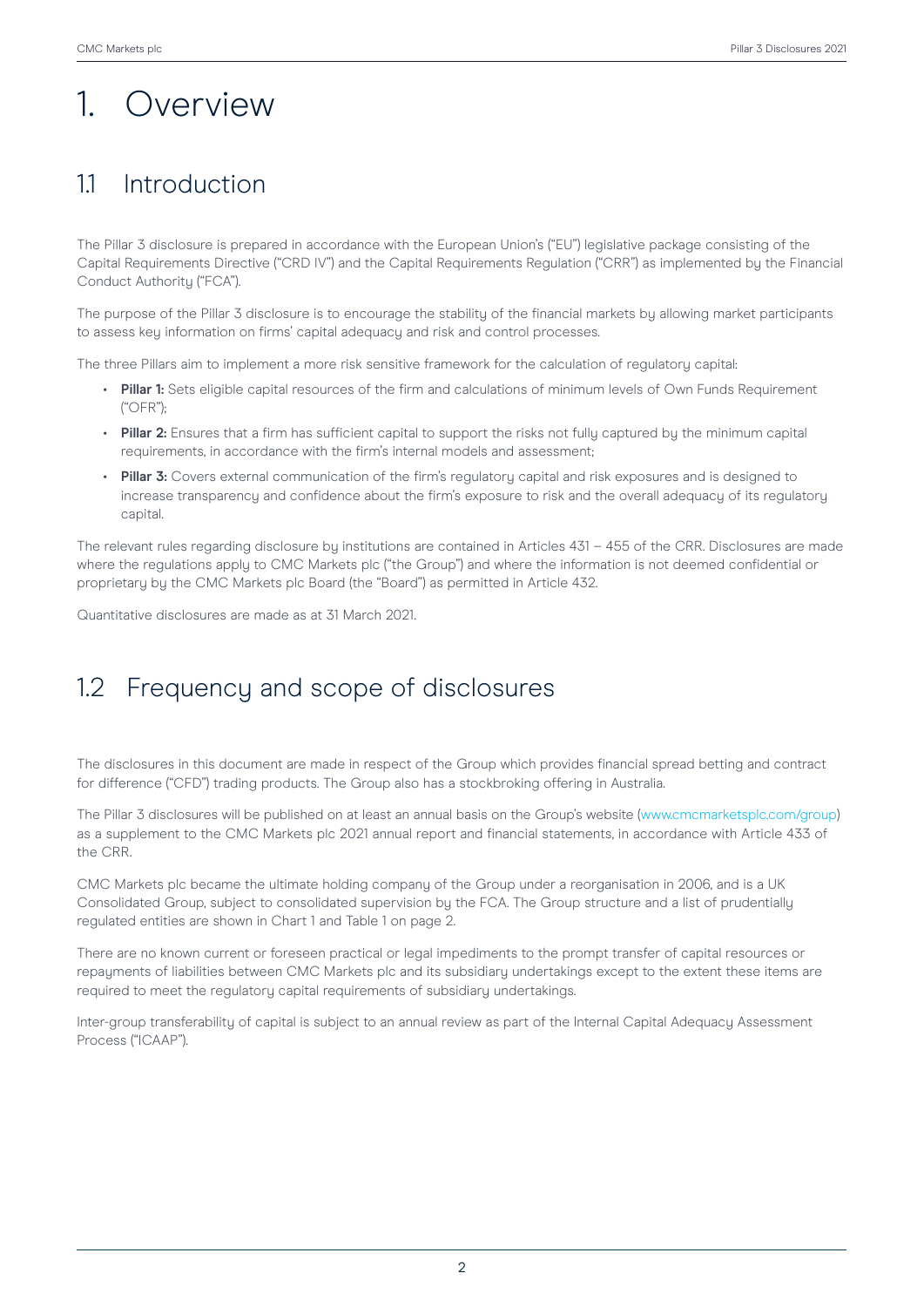### Chart 1: Group structure as at 31 March 2021



### Table 1: Regulated entities and regulator(s)

| <b>CMC Markets entity</b>                                         | Financial services regulators                                               |
|-------------------------------------------------------------------|-----------------------------------------------------------------------------|
| CMC Markets UK plc                                                | Financial Conduct Authority ("FCA")                                         |
| CMC Markets UK plc - European branches                            |                                                                             |
| Austria<br>Niederlassung Wien der CMC Markets UK Plc              | Osterreichische Finanzmarktaufsicht (FMA)                                   |
| Germany<br>Niederlassung Frankfurt am Main der CMC Markets UK plc | Bundesanstalt fűr Finanzdienstleistungsaufsicht ("BaFin")                   |
| Norway<br>CMC Markets UK plc Filial Oslo                          | Finanstilsunet (The Financial Supervisory Authority of Norway)              |
| Spain<br>CMC Markets UK plc, Sucursal en España                   | Comisión Nacional del Mercado de Valores ("CNMV"), Spain                    |
| Sweden*<br>CMC Markets UK plc Filial Stockholm                    | Finansinspektionen (The Financial Supervisory Authority Sweden)             |
| Poland<br>CMC Markets UK Plc Oddział w Warszawie                  | Komisja Nadzoru Finansowego (The Polish Financial Supervision<br>Authority) |
| CMC Markets UK plc - Representative Office                        |                                                                             |
| Beijing Representative Office of CMC Markets UK plc               | China Banking and Regulatory Commission                                     |
| CMC Markets Germany GmbH                                          | Bundesanstalt für Finanzdienstleistungsaufsicht ("BaFin")                   |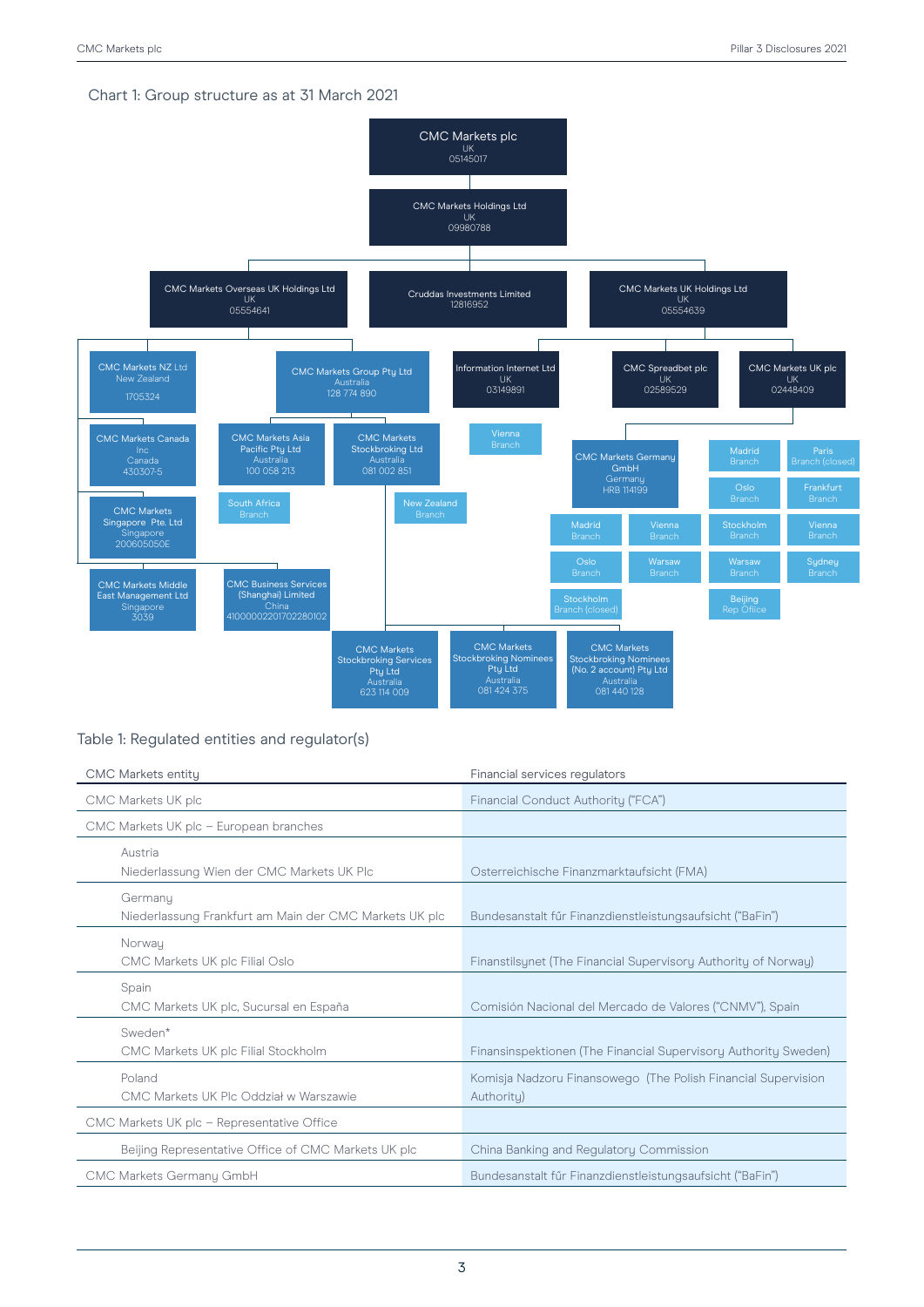| <b>CMC Markets entity</b>                                                                       | Financial services regulators                                                                                                                             |
|-------------------------------------------------------------------------------------------------|-----------------------------------------------------------------------------------------------------------------------------------------------------------|
| CMC Markets Germany GmbH - European branches                                                    |                                                                                                                                                           |
| Austria<br>CMC Markets Germany GmbH, Niederlassung Wien                                         | Osterreichische Finanzmarktaufsicht (FMA)                                                                                                                 |
| Norwau<br>CMC Markets Germany GmbH, Oslo                                                        | Finanstilsunet (The Financial Supervisory Authority of Norway)                                                                                            |
| Spain<br>CMC Markets Germany GmbH, Sucursal en España                                           | Comisión Nacional del Mercado de Valores ("CNMV"), Spain                                                                                                  |
| Sweden*<br>CMC Markets Germany GmbH, Filial Stockholm                                           | Finansinspektionen (The Financial Supervisory Authority Sweden)                                                                                           |
| Poland<br>CMC Markets Germany GmbH, Społka z Ograniczoną<br>Odpowiedzialnością Oddział w Polsce | Komisja Nadzoru Finansowego (The Polish Financial Supervision<br>Authoritu)                                                                               |
| CMC Spreadbet plc                                                                               | Financial Conduct Authority ("FCA")                                                                                                                       |
| CMC Markets Asia Pacific Pty Ltd                                                                | Australian Securities and Investments Commission ("ASIC"),<br>Australia Stock Exchange ("ASX") and Chi-X Australia ("Chi-X")                              |
| CMC Markets Stockbroking Ltd                                                                    | ASIC, ASX and Chi-X                                                                                                                                       |
| CMC Markets Stockbroking Services Pty Ltd                                                       | ASIC, ASX and Chi-X                                                                                                                                       |
| CMC Markets Canada Inc.<br>(Operating as Marches CMC Canada in Quebec)                          | Investment Industry Regulatory Organization of Canada ("IIROC"),<br>Autorité des Marchés Financiers ("AMF") and British Columbia<br>Securities Commission |
| CMC Markets NZ Ltd                                                                              | Financial Markets Authority New Zealand ("FMA")                                                                                                           |
| CMC Markets Singapore Pte Ltd                                                                   | Monetary Authority of Singapore ("MAS")                                                                                                                   |
| CMC Markets Middle East Limited                                                                 | Dubai Financial Services Authority ("DFSA")                                                                                                               |

\* Branches of CMC Markets UK Plc and CMC Markets Germany GmbH in Sweden were closed in April 2020.

# 2. Risk management objectives and policies

## 2.1 Corporate governance structure

The Directors and senior management of CMC Markets are fully aware of the benefits of robust and effective corporate governance. Apart from the evident advantages that clarity and accountability bring to management, the value it adds to commercial activities is acknowledged.

The Board has put in place a governance structure which it believes is appropriate to the operations of an online retail financial services trading group and reflects the size and stage of development of the business. CMC Markets plc is a listed public company and is required to meet the provisions of the Listing Rules of the UK Listing Authority and comply or explain its adherence to the Financial Reporting Council's UK Corporate Governance Code. The Directors support best corporate governance practice and its practical application as considered suitable with regard to the Group's operations. The governance structure is regularly reviewed and monitored by the Board for effectiveness and amended as required to ensure its regulatory responsibilities and the needs of the Group's businesses are fulfilled.

The objectives of the corporate governance structure are:

- to satisfy the needs of the business for proper consideration and decision making;
- to provide a clear management support and monitoring framework to add value to the business and identify and control risks;
- to ensure the Group's internal controls and risk management systems are appropriate and implemented in line with Board approved policies and procedures;
- to continuously and closely monitor global regulatory changes and the impact on the Group;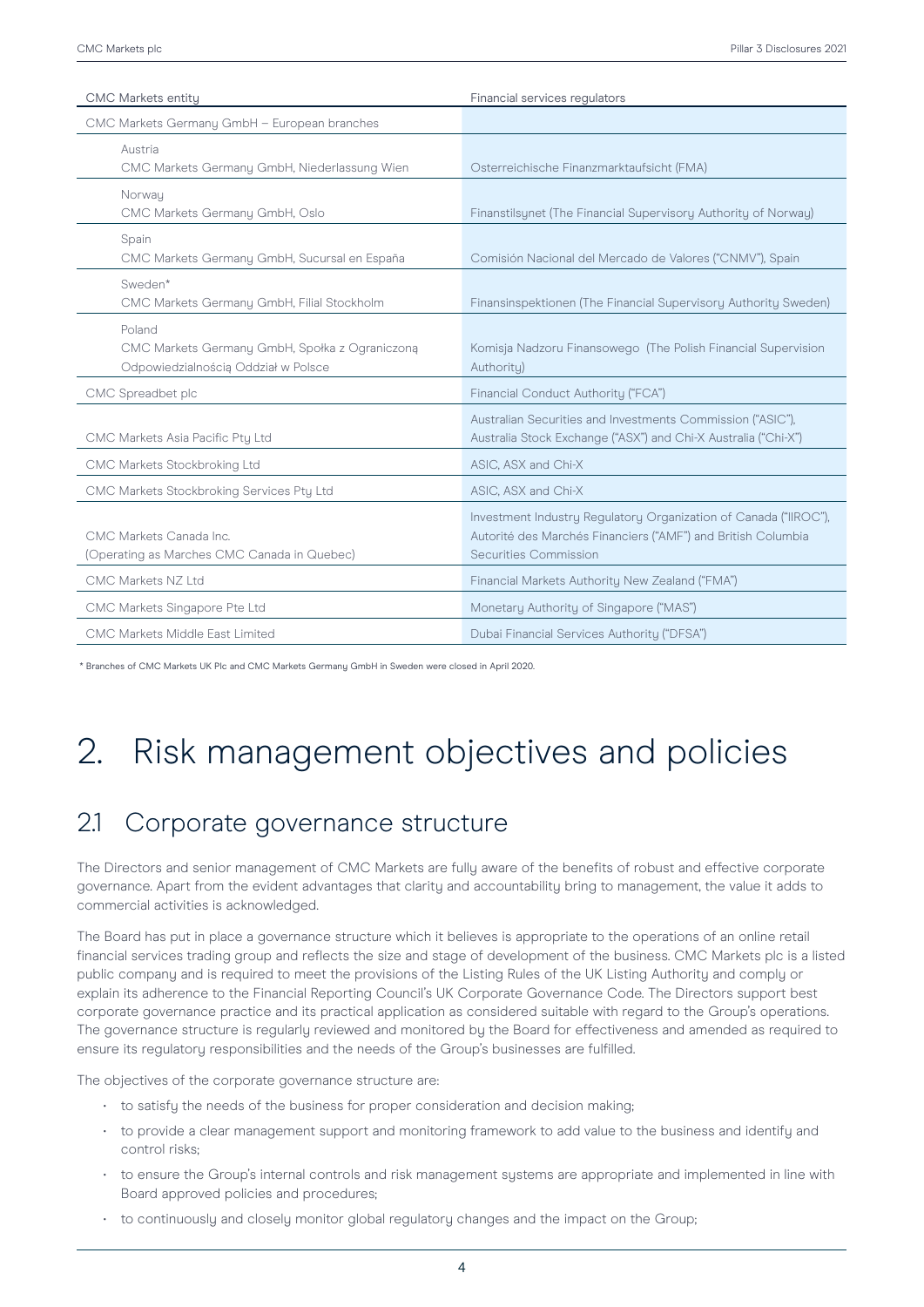- to ensure good governance principles are followed, including:
	- clear remits and definitions of responsibility, authority, accountability and lines of report;
	- provision of appropriate delegated authority;
	- a framework to facilitate effective checks and balances in management and oversight processes;
- to allow and encourage effective and constructive challenge of the Executive; and
- to apply best practice governance principles appropriate to the business.

#### Chart 2: Corporate governance structure as at 31 March 2021



*Note – Group Internal Audit is outsourced to Grant Thornton UK LLP. External Audit conducted by PriceWaterhouseCoopers LLP.*

### Board of Directors

The Board has overall responsibility for the Group's affairs.

The Directors of CMC Markets plc who were in office during the financial year and up to 31 March 2021 were:

| James Richards     | Chairman                             |
|--------------------|--------------------------------------|
| Paul Wainscott     | Senior Independent Director          |
| Lord Peter Cruddas | Chief Executive Officer              |
| David Fineberg     | Deputy Chief Executive Officer       |
| Sarah Ing          | Non-Executive Director (Independent) |
| Clare Salmon       | Non-Executive Director (Independent) |
| Euan Marshall      | <b>Chief Financial Officer</b>       |
| Matthew Lewis      | Head of Asia Pacific & Canada        |

The calibre of the Non-Executive Directors is regarded as more than capable of carrying sufficient weight in the Board's decision-making and to challenge the Executive. The Directors believe that the Board will have a balance of skills, experience and knowledge to provide effective strategic leadership and proper governance of the Company and Group as a whole. The Articles of Association of the Company require all Directors to retire by rotation.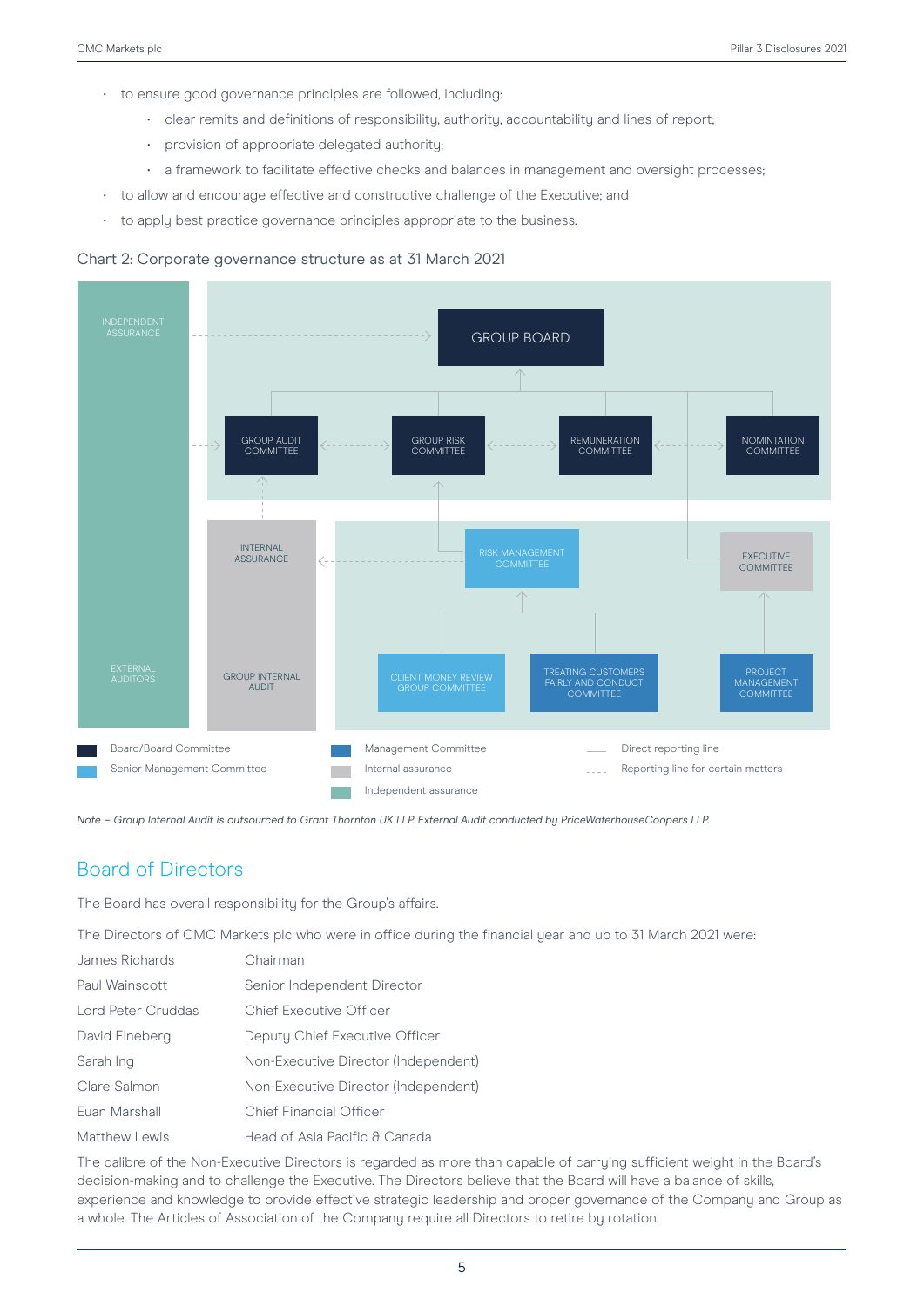The Board is responsible for the management and oversight of the Group, setting strategic targets and determining policy. The roles of the Chairman and the Chief Executive Officer ("CEO") are separate, defined in writing and have been approved by the Board. The effectiveness of the Board is the responsibility of the Non-Executive Chairman. Supported by the Executive Directors and senior management, the CEO is responsible for the implementation and execution of the Board approved strategy and policy. The CEO manages the Group's operations on a day-to-day basis and is in frequent contact with the Executive Directors and senior management in addition to attending formal Board meetings. Key performance indicators are included in the performance evaluation process for the CEO, Executive Directors and senior management and are used by the Remuneration Committee in determining their remuneration.

It is recognised that certain matters cannot, or should not, be delegated and the Board has adopted a schedule of matters reserved for Board consideration and approval. The matters reserved for the Board fall into the following areas:

- strategy and management
- structure and capital
- financial reporting and controls
- internal controls and risk management
- contracts
- communications
- Board membership and other appointments
- remuneration
- delegation of authority
- corporate governance matters
- policies
- political charitable donations
- appointment of principal professional advisors
- material litigation
- insurance

### Board Committees

Board Committees are considered independent to management and are made up of independent Non-Executive Directors.

The CEO, Chief Financial Officer ("CFO"), Deputy CEO, Head of Asia Pacific & Canada, Group Head of Finance, Group Head of Risk, Group Head of Financial Crime and UK Money Laundering Reporting Officer attend Group Audit Committee ("GAC") meetings by invitation. Representatives from PricewaterhouseCoopers LLP ("PwC"), the external auditors, and Grant Thornton LLP, the internal auditors, attend the Committee meetings by standing invitation.

The CEO, CFO, Deputy CEO, Head of Asia Pacific & Canada, Group Head of Risk, Head of Compliance UK and Europe and Head of Compliance and Operational Risk Asia Pacific and Canada attend Group Risk Committee ("GRC") meetings by invitation.

The GAC and the GRC's Terms of Reference were approved by the Board on 5 June 2019 and 28 November 2018 respectively and are available on the Group's website www.cmcmarkets.com/group/committees.

#### Group Audit Committee

The main role and responsibilities of the GAC are:

- to monitor the integrity of the financial statements of the Group;
- to review and report to the Board on significant financial reporting issues and judgements;
- the assessment of the adequacy and effectiveness of the Company's internal control systems and report to the Board on any key findings;
- the review and approval of the internal audit charter and internal audit annual plan;
- to review the findings of all internal audit reports, make recommendations as appropriate and monitor resolution plans;
- to review and make recommendations to the Board on the effectiveness and independence of the Company's external auditor including appointment, re-appointment and removal of the external auditor;
- to review the findings of the external auditors; and
- to ensure that the external audit contract is put out to tender at least once every 10 years.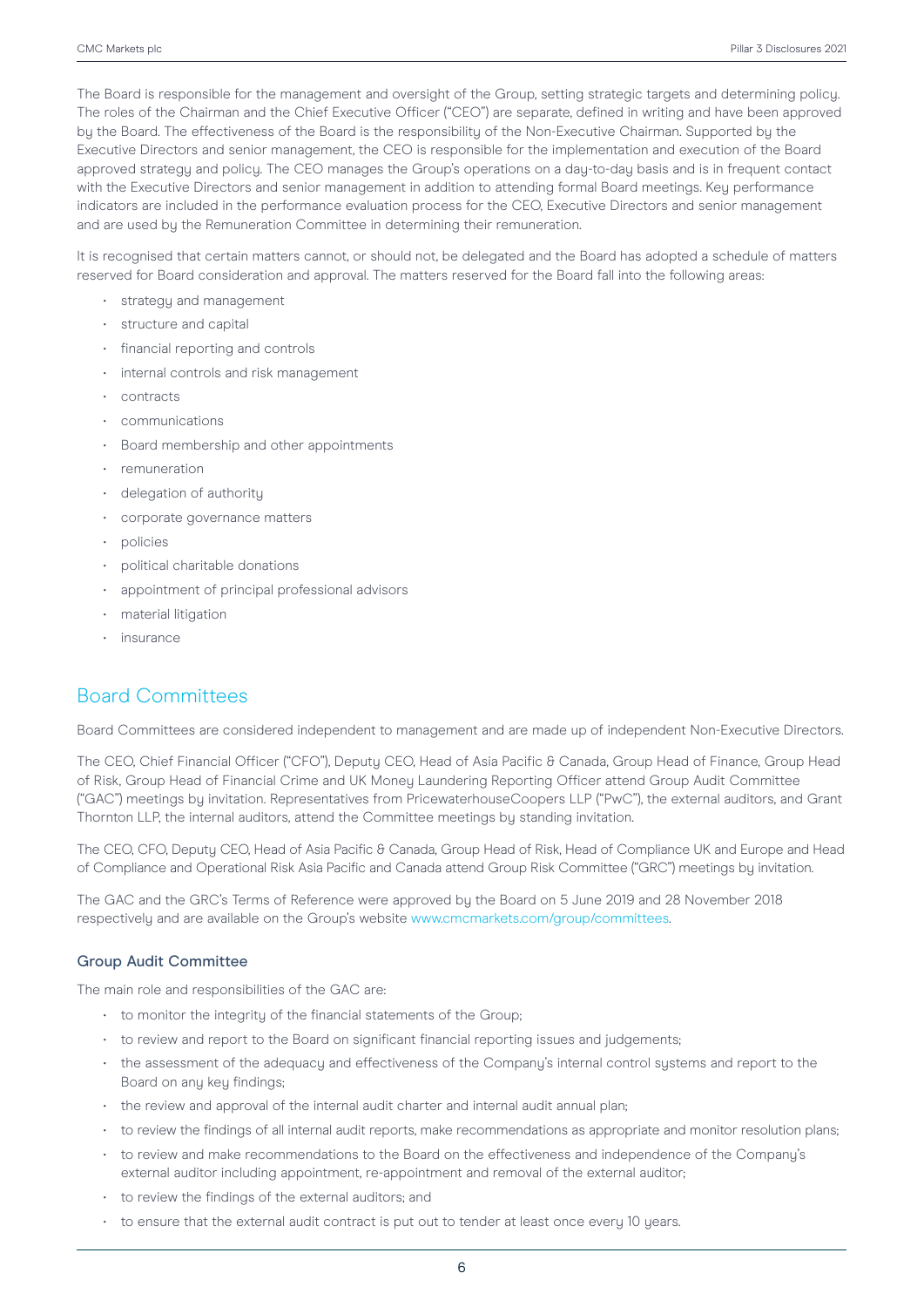#### Group Risk Committee

The main role and responsibilities of the GRC are:

- oversight of the Group's risk appetite and tolerance;
- the review and recommendation of the Risk Appetite Statement and Risk Management Framework;
- the provision of advice and recommendations to the Board to assist in Board decision making in relation to risk appetite and risk management;
- the oversight of financial and liquidity risks including the responsibilities of the risk management function;
- the review, challenge and recommendations to the Board with regard to the ICAAP, ILAA and the Group CFP;
- the oversight of, and making recommendations to the Board on, current risk exposures and future risk strategy;
- the review of the risks associated with proposed strategic transactions;
- the review of the effectiveness of the Group's risk systems;
- the approval of the annual Risk Plan;
- the approval of the annual Compliance Plan; and
- the review of risk taking by Directors and senior management as it impacts their remuneration incentives.

#### Nomination Committee

The Nomination Committee ("NomCo") consists of Non-Executive Directors and focuses on the effectiveness and structure of the Board and its committees, succession planning, director induction and on-going director training. The NomCo Terms of Reference were approved by the Board on 28 November 2018 and are available on the Group website at www.cmcmarkets.com/group/committees

The main roles and responsibilities of the NomCo, including those in relation to risk management are described in the CMC Markets plc 2021 annual report and financial statements, which are published, on the Group website at www.cmcmarketsplc.com/investors/

#### Remuneration Committee

The Remuneration Committee ("RemCo") consists of Non-Executive Directors and focuses on Director and senior management remuneration, incentives, retention and Group remuneration matters as required. The RemCo Terms of Reference were approved by the Board on 25 July 2018 and are available on the Group website www.cmcmarkets.com/group/committees

The main roles and responsibilities of the RemCo, including those in relation to risk management are described in the CMC Markets plc 2021 annual report and financial statements, which are published, on the Group website at www.cmcmarketsplc.com/investors/

#### Senior management committees

The corporate governance structure also includes Management committees, namely the Executive Committee ("Exco") and the Risk Management Committee ("RMC"), which together provide a framework to support and monitor the management of the Group.

Exco meetings are held 10 times a year and attended by the Executive Directors and senior managers from key functions across the business. The Exco meetings are chaired by the CEO and provide a forum to assist the CEO to achieve the strategic objectives of the Group as approved by the Board. The meetings allow discussion between the Executive Directors and senior management on business developments, key projects, regulatory changes and matters arising, which may impact the delivery of the Group's strategic objectives.

The RMC monitors the keu risk areas of the business including financial risk, compliance, financial crime, and liquidity risk. The Group Head of Risk chairs the RMC with senior management and subject matter experts attending for their respective areas of expertise.

#### Managementment committees

The Client Money Review Group Committee ("CMRG"), which reports into the RMC, is a fundamental part of the Group's client money governance and oversight procedures. The CMRG is chaired by the relevant Senior Management Function who is responsible for overseeing the controls and procedures in place to protect client money. The committee is comprised of senior management from across the Group who oversee functions which impact client money. The CMRG forms a key part of the oversight of client money in addition to Compliance, Internal Audit and PwC as external auditors.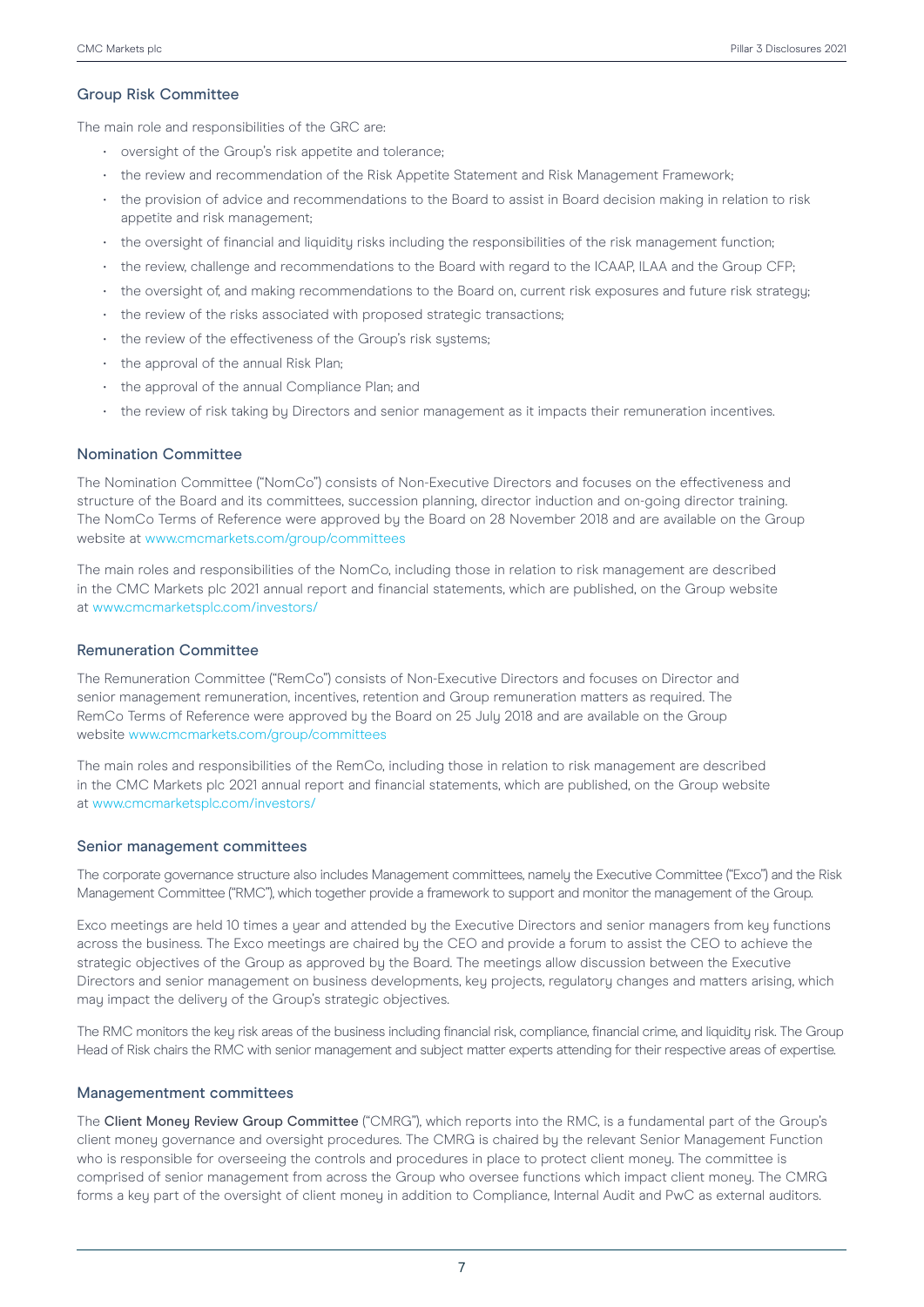The Treating Customers Fairly and Conduct Committee reports into the RMC. The committee is chaired by the "TCF Champion". The committee is comprised of senior management and subject matter experts and meets regularly to review the TCF Management Information and any emerging issues or incidents which could impact on issues of client fairness. It also reports to the Board via the RMC on TCF matters and reviews and recommends approval of the TCF Policy.

The Project Management Committee ("PMC") reports into the Exco.

Each of the management committees outlined above has terms of reference approved by the RMC or Exco. There are formally scheduled meetings monthly and ad-hoc meetings are scheduled should a particular matter require immediate consideration.

## Control functions

The Control functions comprise of Compliance, Financial Crime, Financial Risk (including Liquidity Risk Management) and Operational Risk. In addition, Legal, Finance, Data Privacy and Security functions are also considered as part of the Control Functions within the Group.

Each control function reporting line is or has access to an ExCo member who in turn, where required, has direct access to the GAC and GRC Chairman.

## Regulated Entities: Governance and Senior Managers and Certific tion Regime (the "SMCR") Organisation

The purpose of this sub-section of the Pillar 3 disclosure is to evidence the UK Regulated Entities' related governance approvals (the "Regulated Entities" in the context of SMCR being CMC Spreadbet Plc and CMC Markets UK Plc).

The Regulated Entities Boards are comprised of the CEO, Deputy CEO and CFO, further, these individuals have also been approved by the FCA to undertake the relevant Senior Management Functions at each of the Regulated Entities.

As directors these individuals are responsible, among other things, for the leadership, purpose, direction and success of the Regulated Entities within a framework of prudent and effective controls which enable risk to be assessed and managed.

As Senior Managers under the FCA's Senior Managers and Certification Regime (the "SMCR") theu are responsible for the Regulated Entities' business functions and activities in line with the relevant prescribed and other responsibilities included within their respective Statements of Responsibilities ("SoRs") and under the SMCR generally.

All of the Senior Managers have a responsibility within their SoRs to attend and take part in collective Board decisions, including voting and providing input and challenge, and ensuring that relevant Boards are appropriately informed of relevant matters, and fostering an open and inclusive discussion which challenges Senior Management, as appropriate. Additionally, there is a statutory duty of responsibility on all Senior Managers to take reasonable steps to prevent regulatory breaches in the areas of the firm for which they are responsible.

Further, Lord Peter Cruddas, as CEO, within the SMF 1 category, is the person with responsibility, under the immediate authority of the governing body, for the conduct of the whole of the business and for ensuring that firm financial controls, reporting and systems of risk management are robust and defensible in conjunction with the Executive Directors.

The Management Responsibilities Map of the Regulated Entities ("the MRM") provides an overview of how the firm is managed and governed. The MRM has been compiled to assist with the implementation of, and ongoing compliance with, the SMCR.

Other individuals have dedicated Senior Management Function ("SMF") responsibilities in relation to the Regulated Entities. Board papers presented to the Regulated Entities and CMC Markets PLC Boards pertaining to Regulated Entity Senior Management Function matters will have been drafted at the direction of, or with the assistance of, the corresponding Senior Manager, consistent with the MRM.

The Regulated Entity Boards' and Senior Management consideration of the Pillar 3 disclosure was held on 29 September 2021. The Regulated Entities Boards' consideration focussed on the contents of the Pillar 3 disclosure as applied to the Regulated Entities respectively and was approved by each of the Regulated Entity Boards.

The Group Board considered and approved the Pillar 3 disclosure on 29 September 2021.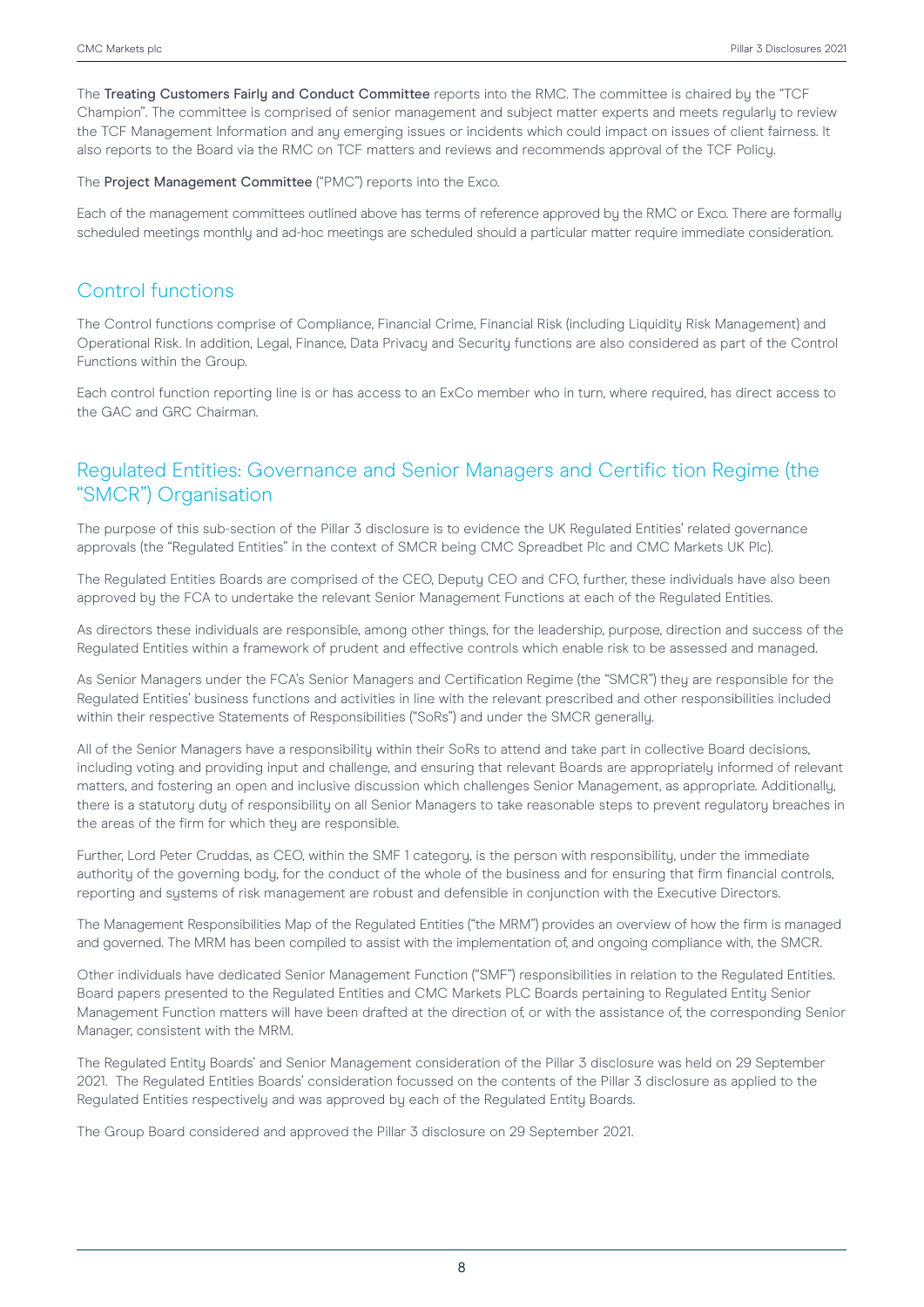## 2.2 Risk appetite statement

As set out in the Strategic Report on page 16 of the CMC Markets plc 2021 annual report and financial statements the Group has a focus on three core strategic objectives which all contribute to acquiring and retaining such clients:

- Increasing the client base in established markets: the established markets of the UK, Australia and Germany generate the majority of the Group's revenue.
- Client journey optimisation: Mobile channels present opportunities for the Group to attract new clients and retain existing clients more efficiently by adopting a highly digital and targeted approach to the client journey.
- Institutional offering: Through our API offering (electronic connectivity to the CMC Markets platform for institutions), white label (branded) and grey label (unbranded) propositions clients have access to our award-winning trading technology, low latency price construction and execution and CMC liquidity solutions.

The purpose of the Risk Appetite Statement ("RAS") is to articulate the aggregate level and types of risk that the Board is willing to take (its "risk appetite") in order to achieve its strategic objectives.

Alongside risk appetite parameters, the Board has put a number of KRIs in place to monitor the movement of risk levels over an appropriate time horizon. They are designed to alert the Board and senior management that a risk is approaching, or has exceeded, appetite so that appropriate mitigation measures can be implemented.

## Risks to CMC Markets

The Group defines and categorises its principal risks into three areas:

- Business and strategic risks;
- Financial risks; and
- Operational risks.

The principal risks comprise of key risks the Group faces, including:

- Acquisitions and disposals risk;
- Strategic / business model risk;
- Preparedness for regulatory change risk;
- Reputational risk;
- Credit and counterparty risk;
- Insurance risk;
- Tax and financial reporting risk;
- Liquidity risk;
- Market risk;
- Business change risk:
- Business continuity and disaster recovery risk;
- Financial crime risk;
- Information and data security risk;
- Information technology and infrastructure risk;
- Legal (commercial / litigation) risk;
- Operations (processing) risk;
- Procurement and outsourcing risk;
- People risk;
- Regulatory and compliance risk;
- Conduct risk; and
- Client money segregation risk.

Further information is available on pages 39 to 45 and note 30 (pages 131 to 138) of the CMC Markets plc 2021 annual report and financial statements and in section 4 of this document.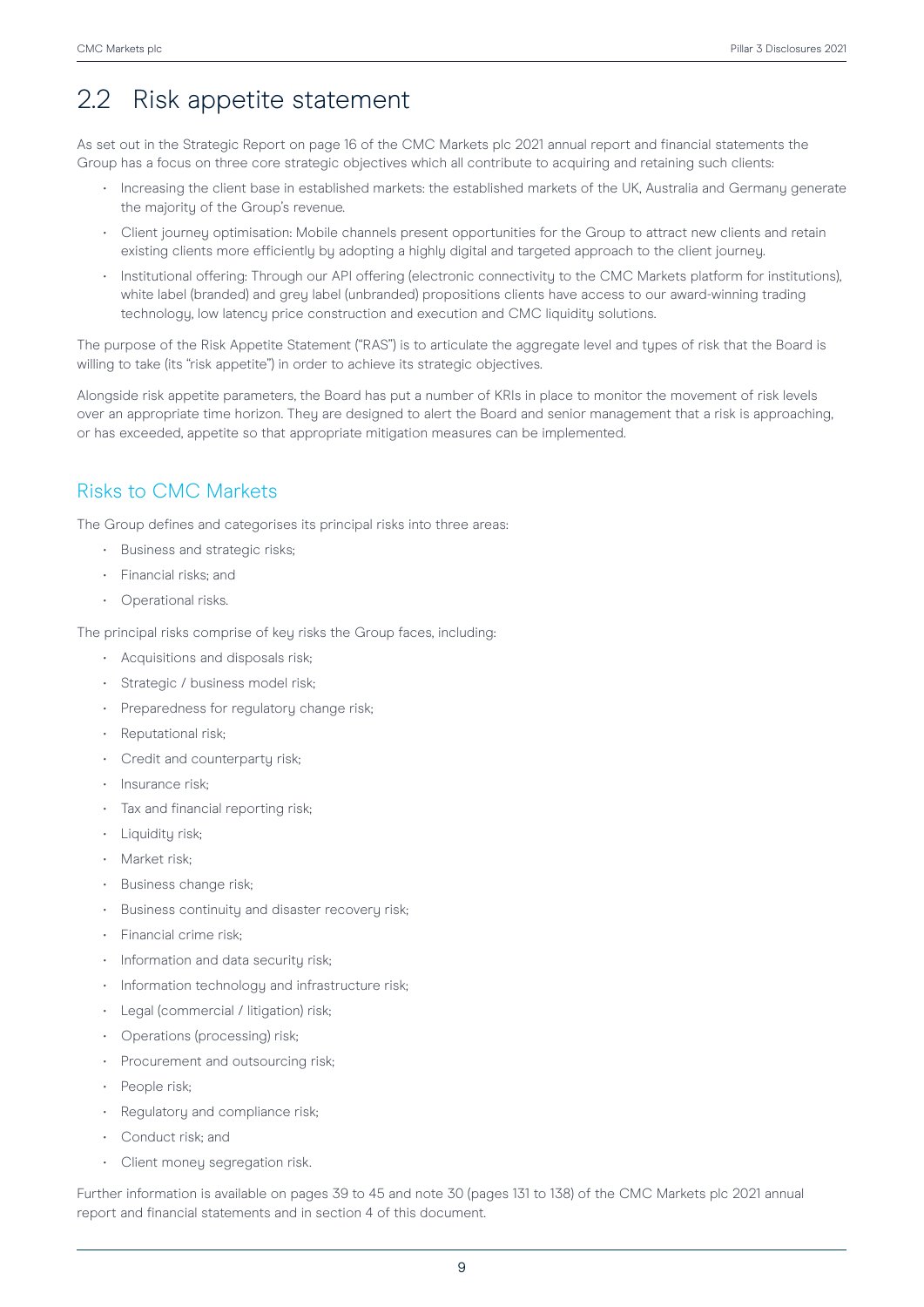# 3. Capital resources

### Table 2: Regulatory capital

| £m                                                          | 31 March 2021 | 31 March 2020 |
|-------------------------------------------------------------|---------------|---------------|
| Shareholders' equity as per audited financial statements    | 400.5         | 282.9         |
| Less: foreseeable dividends                                 | (62.3)        | (35.2)        |
| Less: Intangible assets                                     | (10.3)        | (4.6)         |
| Less: deferred tax assets that rely on future profitability | (0.0)         | (6.4)         |
| <b>Common Equity Tier 1 Capital</b>                         | 327.9         | 236.7         |
| Tier 2 capital                                              |               |               |
| Total Regulatory Capital/Own Funds                          | 327.9         | 236.7         |
| Total risk exposure                                         |               |               |
| Operational risk capital requirement (ORCR)                 | 492.1         | 353.3         |
| Market risk capital requirement (MRCR)                      | 776.5         | 351.7         |
| Credit risk capital component (CRCC)                        | 287.8         | 288.7         |
| Counterparty risk capital requirement (CRCR)                | 39.1          | 24.9          |
| <b>Total Risk Exposure</b>                                  | 1,595.5       | 1,018.6       |
| CET1 Capital ratio (regulatory minimum: 4.5%)               | 20.5%         | 23.2%         |
| Surplus(+)/Deficit(-) of CET1 capital                       | 256.1         | 190.9         |
| T1 Capital ratio (regulatory minimum: 6.0%)                 | 20.5%         | 23.2%         |
| Surplus(+)/Deficit(-) of T1 capital                         | 232.2         | 175.6         |
| Total capital ratio (regulatory minimum: 8.0%)              | 20.5%         | 23.2%         |
| Surplus(+)/Deficit(-) of total capital                      | 200.2         | 155.2         |

CMC Markets has adopted the standardised approach for credit risk ("CRCC") (CRR, Articles 111-141), mark-to-market method for counterparty risk ("CRCR") (CRR, Article 274) and the basic indicator approach for operational risk ("ORCR") (CRR, Article 315). These requirements are added to the Market Risk Capital Requirement ("MRCR") (CRR, Articles 325-377) in order to calculate the Basel III Pillar 1 minimum capital requirement under the CRD IV.

## 3.1 Capital management

The Group's objectives for managing capital are as follows:

- to comply with the capital requirements set by the financial market regulators to which the Group is subject;
- to ensure that all Group entities are able to operate as going concerns and satisfy any minimum externally imposed capital requirements; and
- to ensure that the Group maintains a strong capital base to support the development and growth of its business.

Further information is available on page 138 of the CMC Markets plc 2021 annual report and financial statements.

## 3.2 Common Equity Tier 1 Capital

Common Equity Tier 1 Capital comprises share capital less own shares held in trust, other audited reserves and retained earnings. The Group has no 'innovative Tier 1' instruments.

A deduction is made from Common Equity Tier 1 capital in respect of intangible assets and deferred tax assets. Intangible assets comprise principally of software licences and development costs.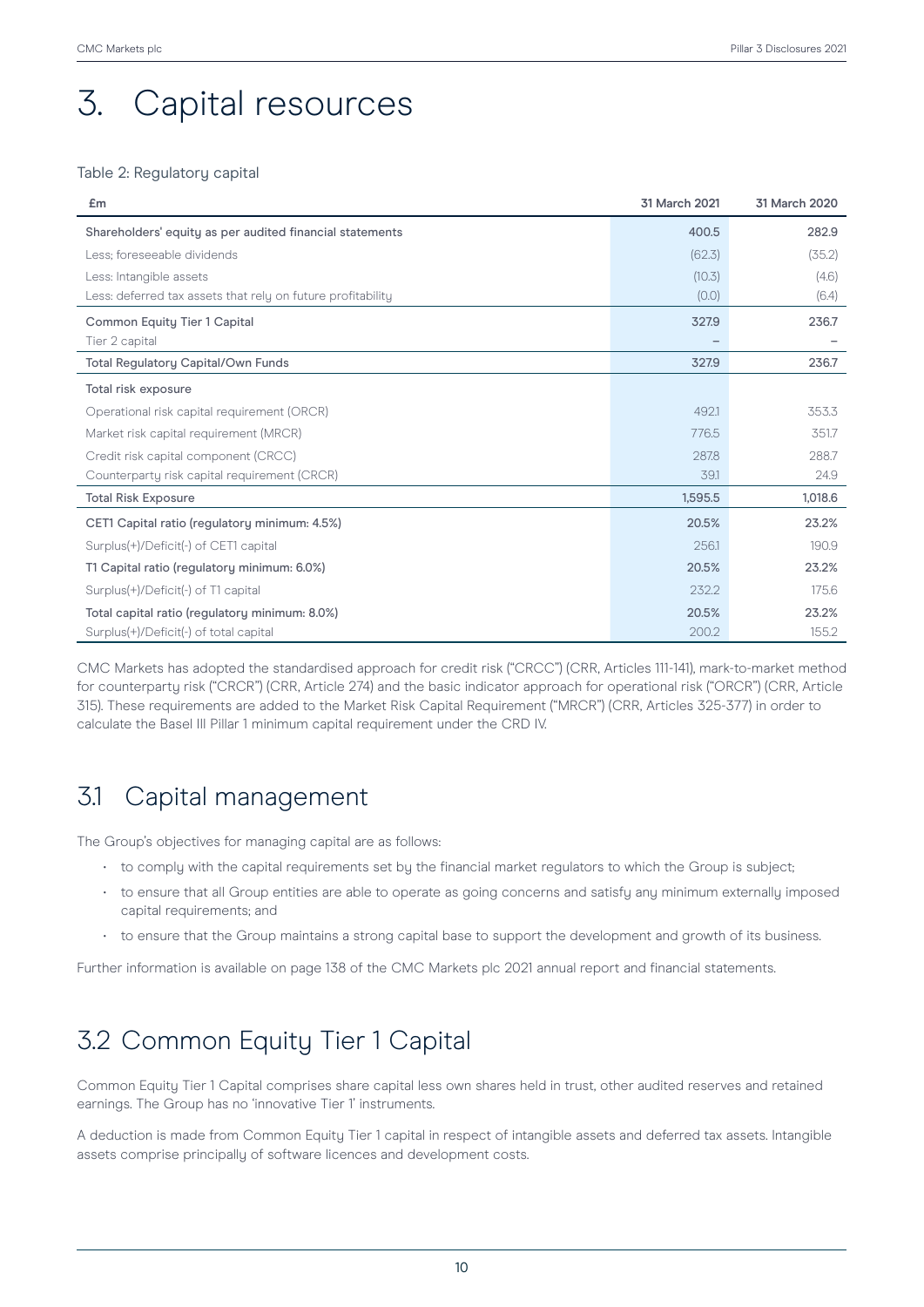## 3.3 Tier 2 Capital

The Group does not have Tier 2 Capital.

## 3.4 Internal Capital Adequacy Assessment Process ("ICAAP")

The Group undertakes an internal assessment of capital requirements via the ICAAP review document at least annually.

The soundness, effectiveness and comprehensiveness of the ICAAP are challenged and approved by the Board. The ICAAP is the process of identification, measurement, management and monitoring of the adequacy and allocation of internal capital. Based on this, the Group determines the Pillar 2 requirement, which represents the Group's view of the additional amount of capital it should hold against risks not fully covered by the Pillar 1 requirements over a three year planning horizon.

The on-going review of the ICAAP throughout the year is delegated to the RMC which ensures that it is updated with regard to all identified risks and is embedded in the risk management process of the Group.

The ICAAP is reviewed by the FCA, who set the Individual Capital Guidance ("ICG") capital requirements for the Group as part of its Supervisory Review and Evaluation Process ("SREP"). The ICG gives guidance on the amount and quality of capital resources that the FCA believes the firm should hold under the overall financial adequacy rule.

## 3.5 Leverage ratio

Credit institutions are required by the PRA to have a minimum leverage ratio requirement of 3.25%, which is defined as the ratio of Tier 1 capital to total exposures, although no such defined threshold exists for investment firms.

Table 3 below provides the Group's leverage ratio and a reconciliation of the total exposure measure with the published financial statements.

#### Table 3: Leverage ratio

| £m                                                      | 31 March 2021 | 31 March 2020 |
|---------------------------------------------------------|---------------|---------------|
| Total audited assets                                    | 577.6         | 488.0         |
| Derivatives: Add-on Mark-to-Market Method               | 178.3         | 61.6          |
| Exclusion of items already deducted from Tier 1 capital | (13.1)        | (11.0)        |
| Exposure measure after regulatory adjustments           | 742.8         | 538.6         |
| Tier 1 capital                                          | 327.9         | 236.7         |
| Leverage ratio                                          | 44.1%         | 43.9%         |

# 4. Principal risks

The Group's principal risks in view of its key business objectives are outlined in this section.

The Group's ICAAP review document is prepared under the requirements set out in the FCA Rulebook in accordance with CRD IV. A key purpose of an ICAAP review document is to inform a firm's board of the ongoing assessment of the firm's risks, how the firm intends to mitigate those risks, and how much current and future capital is necessary to hold against those risks. This is achieved by considering potential stresses as well as mitigating factors.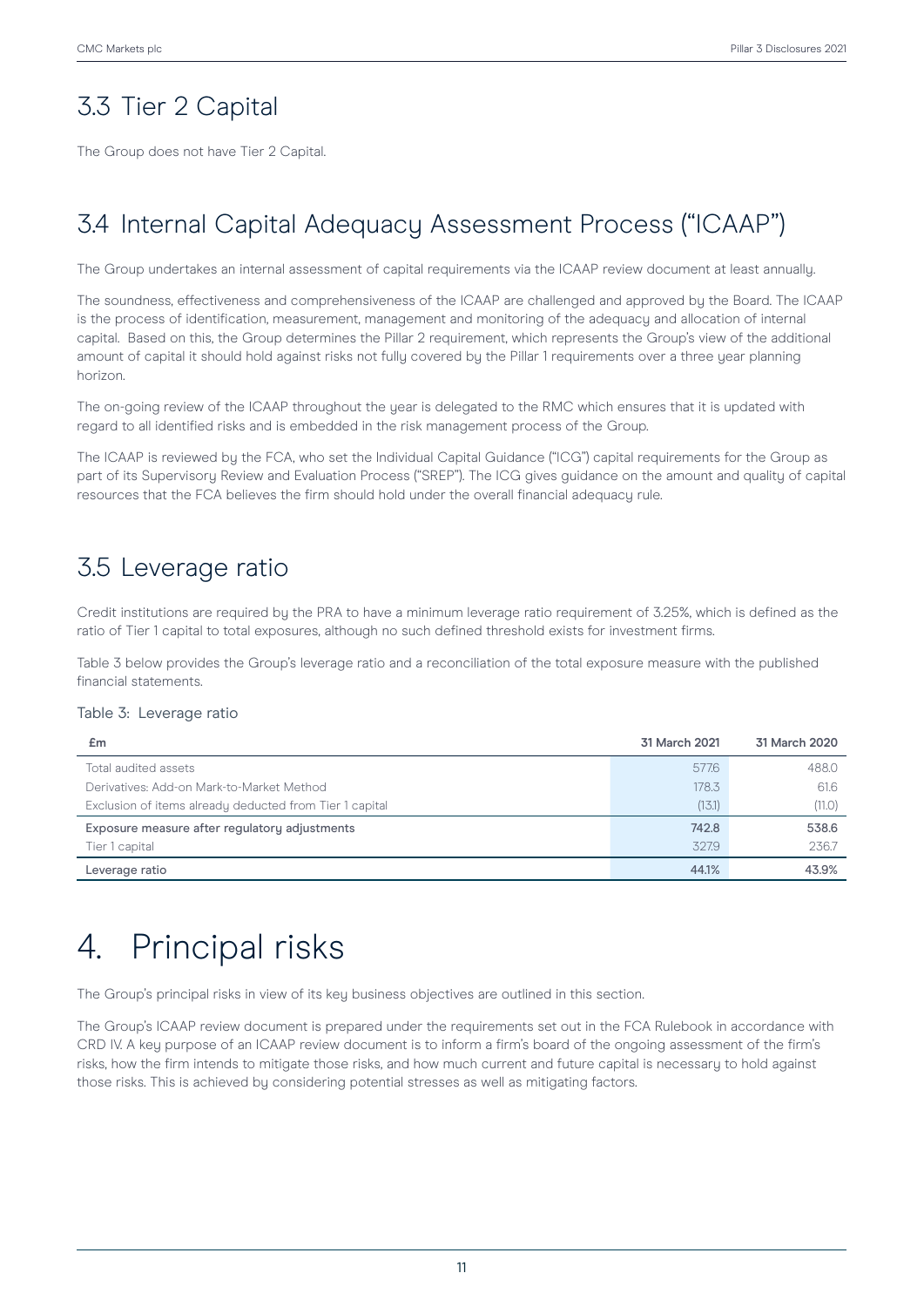## 4.1 Credit risk

Credit risk is the risk of losses arising from a borrower or counterparty failing to meet its obligations as they fall due. Credit risk is divided into Credit, Counterparty and Settlement risk. Below are the channels of credit risk the Group is exposed through:

- Financial Institutions ("FIs");
- Client; and
- Other items\*.

\*Other items include tangible fixed assets, deferred tax assets that rely on future profitability and arise from temporary differences, and trade and other receivables not related to clients.

## Financial Institution credit risk

The Group has relationships with a number of counterparties that provide prime brokerage and/or banking services (e.g. cash accounts, foreign exchange trading, credit facilities, custodian services, etc.).

FI credit risk can be felt in the following ways:

- For FIs used as a bank and those as a broker, the Group does not receive the funds the FIs hold on the Group's account.
- For FIs used as a prime broker, a default will result in a loss of any unrealised profits and could cause the need to re-hedge at a different broker at a different price.
- For FIs used as a cryptocurrency counterparty, the loss of physical assets.

To mitigate or avoid a credit loss:

- The Group maintains, where practical, a range of relationships to reduce over-reliance on a single FI as detailed in the Group Counterparty Concentration Risk Policy.
- The Group monitors the credit worthiness of the Institutions that is exposed to and reviews counterparties at least annually – as detailed in the Group Hedge Counterparty Selection Policy.

For more information see note 30 (pages 131 to 138) of the CMC Markets plc 2021 annual report and financial statements.

### Client counterparty risk

The Group's CFD and spread bet business operates a real-time mark-to-market leveraged trading facility where clients are required to lodge collateral against positions, with any profits and losses generated by the client credited and debited automatically to their account. As with any leveraged product offering, there is the potential for a client to lose more than the collateral lodged.

Client counterparty risk captures the risk associated with a client defaulting on its obligations due to the Group. As the Group does not offer most of its retail clients credit terms and has a robust liquidation process, client counterparty risk will in general only arise when markets and instruments gap and the movement in the value of a client's leveraged portfolio exceeds the value of equity that the client has held at the Group leaving the client account in deficit.

"Negative balance protection" accounts do not pose counterparty risk to the Group as the maximum loss for this account type is limited to their account value.

The client counterparty risk capital requirements are calculated under CRR Title II, Chapter 6, Article 274, Mark to Market Method.

Further information is available in note 30 (pages 131 to 138) of the CMC Markets plc 2021 annual report and financial statements.

### Credit exposures

The following table provides a reconciliation of accounting and regulatory exposures amounts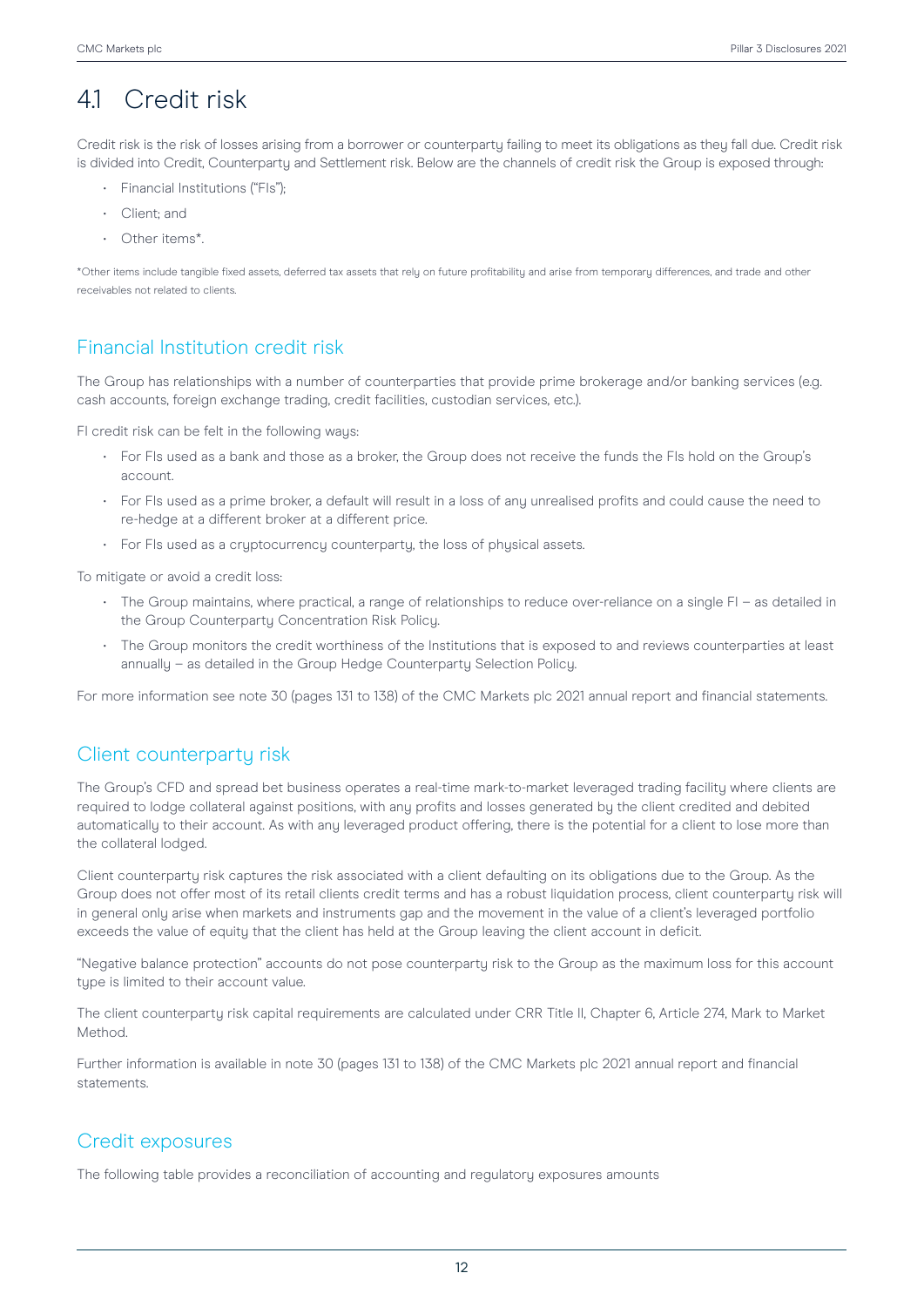### Table 4: Reconciliation of accounting balance sheet to regulatory balance sheet

|                                  | Accounting<br>balance sheet                                                             | <b>Balance sheet</b>     | Regulatory adjustments |                          |                    |                                     |
|----------------------------------|-----------------------------------------------------------------------------------------|--------------------------|------------------------|--------------------------|--------------------|-------------------------------------|
| 31 March 2021 (£m)               | per published<br>per regulatory<br>financial<br>scope of<br>consolidation<br>statements |                          | Reclassifi-<br>cation  | Capital<br>deduction     | Credit<br>exposure | <b>Risk</b><br>weighted<br>exposure |
| Intangible assets                | 10.3                                                                                    | 10.3                     |                        | (10.3)                   |                    |                                     |
| Property, plant and equipment    | 26.1                                                                                    | 26.1                     |                        | ٠                        | 26.1               | 26.1                                |
| Deferred tax assets              | 6.4                                                                                     | 6.4                      |                        | ٠                        | 6.4                | 15.9                                |
| Financial investments            |                                                                                         | $\overline{\phantom{a}}$ |                        | ٠                        |                    |                                     |
| Trade and other receivables      | 1.8                                                                                     | 1.8                      |                        | $\overline{\phantom{a}}$ | 1.8                | 1.8                                 |
| Total non-current assets         | 44.6                                                                                    | 44.6                     |                        | (10.3)                   | 34.3               | 43.8                                |
| Trade and other receivables      | 1271                                                                                    | 1271                     | (0.6)                  | $\overline{\phantom{a}}$ | 126.5              | 126.5                               |
| Derivative Financial instruments | 3.2                                                                                     | 3.2                      | (2.7)                  | ٠                        | 0.5                | O.1                                 |
| Current tax recoverable          | 1.7                                                                                     | 1.7                      |                        | ٠                        | 1.7                | 1.7                                 |
| Financial investments            | 28.1                                                                                    | 28.1                     |                        | $\overline{\phantom{a}}$ | 28.1               |                                     |
| Amount due from brokers          | 253.9                                                                                   | 253.9                    | 0.6                    | ٠                        | 254.5              | 91.9                                |
| Cash and cash equivalents        | 118.9                                                                                   | 118.9                    |                        | $\overline{\phantom{a}}$ | 118.9              | 23.8                                |
| Total current assets             | 532.9                                                                                   | 532.9                    | (2.7)                  | ٠                        | 530.2              | 244.0                               |
| <b>Total assets</b>              | 577.5                                                                                   | 577.5                    | (2.7)                  | (10.3)                   | 564.5              | 287.8                               |

The following table analyses the Group's credit risk exposure as at 31 March 2021.

### Table 5: Credit exposures by regulatory asset class (CRCC)

## **Regulatory exposure asset class**

| 31 March 2021 (£m) | Credit exposure | Risk weighted exposure |
|--------------------|-----------------|------------------------|
| Central government | 36.2            | 17.7                   |
| Institutions       | 322.8           | 64.6                   |
| Corporates         | 51.1            | 51.1                   |
| Retail             | 74.8            | 74.8                   |
| Other items        | 79.6            | 79.6                   |
|                    | 564.5           | 287.8                  |

The following tables provide further breakdown by geographic region and counterparty type.

### Table 6: Credit exposures – analysis by geography

| Regulatory exposure asset class |         |                          |               |       |  |
|---------------------------------|---------|--------------------------|---------------|-------|--|
| 31 March 2021 (£m)              | UK & IR | Europe                   | APAC & Canada | Total |  |
| Central government              | 30.9    | 0.2                      | 5.1           | 36.2  |  |
| Institutions                    | 256.1   | 15.1                     | 51.6          | 322.8 |  |
| Corporates                      | 51.1    | $\overline{\phantom{a}}$ | -             | 51.1  |  |
| Retail                          | 1.1     | $\overline{\phantom{0}}$ | 73.7          | 74.8  |  |
| Other items                     | 391     | 1.9                      | 38.6          | 79.6  |  |
|                                 | 378.3   | 17.2                     | 169.0         | 564.5 |  |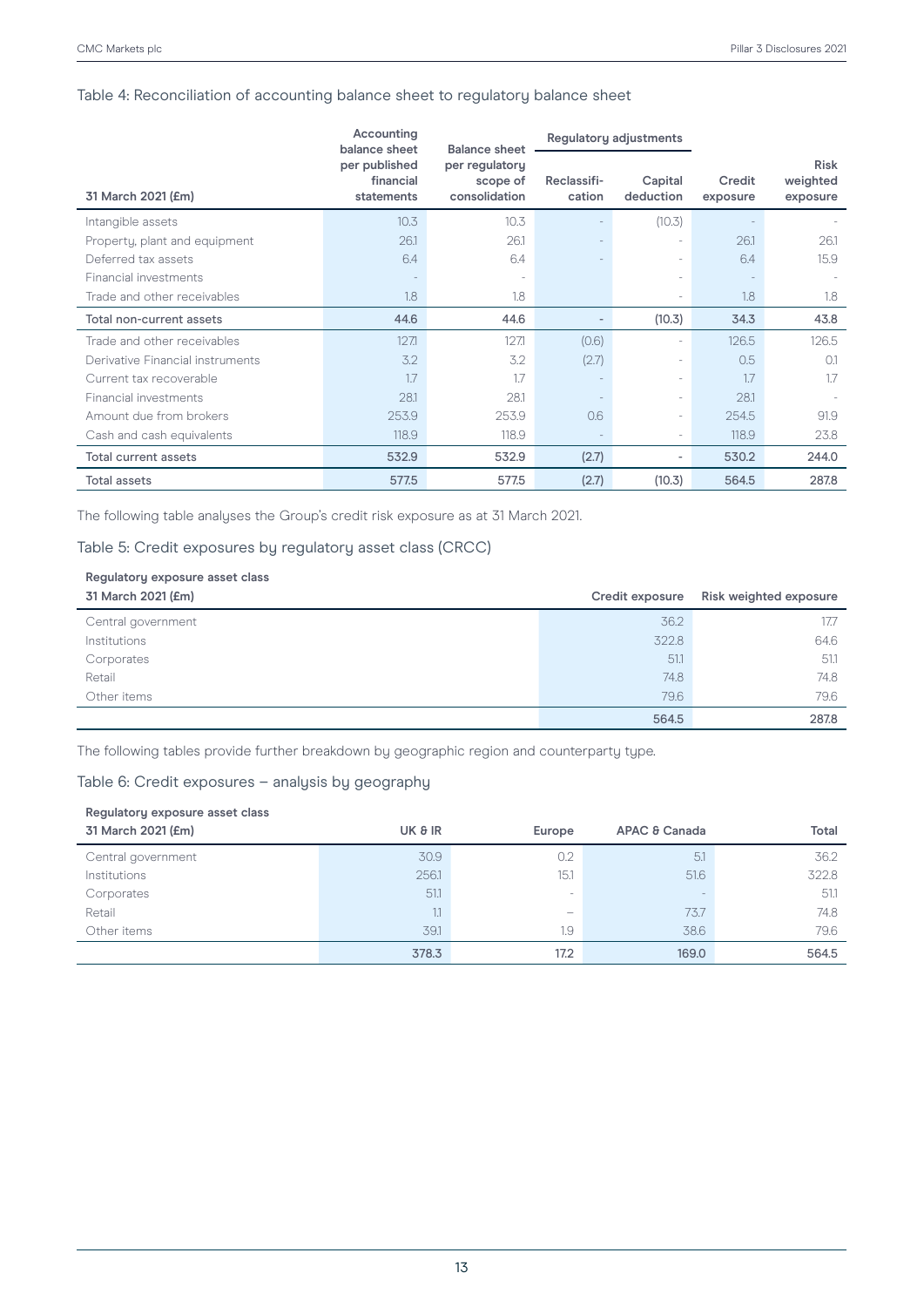### Table 7: Credit exposures – analysis by maturity

| Regulatory exposure asset class | 3 Months to              |        |                          | > 5 years or   |       |  |
|---------------------------------|--------------------------|--------|--------------------------|----------------|-------|--|
| 31 March 2021 (£m)              | $<$ 3 months             | 1 year | 1 to 5 years             | <b>Undated</b> | Total |  |
| Central government              | $\overline{\phantom{a}}$ | 28.1   |                          | 8.1            | 36.2  |  |
| Institutions                    | 322.8                    | -      |                          | -              | 322.8 |  |
| Retail                          | 74.8                     | -      | $\overline{\phantom{a}}$ | -              | 74.8  |  |
| Corporates                      | 51.1                     | -      |                          | -              | 51.1  |  |
| Other items                     | 14.7                     | 1.7    | 1.4                      | 61.8           | 79.6  |  |
|                                 | 463.4                    | 29.8   | 1.4                      | 69.9           | 564.5 |  |

### Past due amounts and impairment

The Group establishes specific provisions against debts due from clients where the Group determines that it is probable that it will be unable to collect all amounts owed in accordance with contractual terms of the client's agreements. The Group works efficiently to minimise the effects of client debts on the Company's profit and loss. Client debts are managed very early in their life cycle in order to minimise the likelihood of them becoming doubtful debts or of being written off. There are no debts past due which have not been impaired.

#### Table 8: Credit exposures – analysis of impaired, specific and general credit risk adjustments

| Regulatory exposure asset class 31 March 2021 (£m) | Impaired | Specific and<br>general credit risk<br>adjustments | <b>Charges for specific</b><br>and general credit risk<br>adjustments during the<br>financial year |
|----------------------------------------------------|----------|----------------------------------------------------|----------------------------------------------------------------------------------------------------|
| Central government                                 |          |                                                    |                                                                                                    |
| Institutions                                       |          | $\overline{\phantom{a}}$                           |                                                                                                    |
| Retail                                             | 9.1      | (7.7)                                              | (3.0)                                                                                              |
| Other items                                        |          | ۰                                                  |                                                                                                    |
|                                                    | 9.1      | (7.7)                                              | (3.0)                                                                                              |

#### Table 9: Credit exposures – geographic analysis of impaired, specific and general credit risk adjustments

| 31 March 2021 (£m)               | UK & IR | Europe | APAC & Canada | Total |
|----------------------------------|---------|--------|---------------|-------|
| Impaired Items                   | 6.7     | 0.4    | 2.0           | 9.1   |
| Specific and general credit risk |         |        |               |       |
| adjustments                      | (5.6)   | (0.5)  | (1.8)         | 7.7)  |
|                                  |         | 0.1    | 0.2           | 1.4   |

#### Table 10: Specific and general credit risk adjustments

| £m                                                                                | Amount |
|-----------------------------------------------------------------------------------|--------|
| At 1 April 2020                                                                   | 5.8    |
| Charge for specific and general credit risk adjustments during the financial year | 3.O    |
| Amounts written off                                                               | (1.1)  |
| At 31 March 2021                                                                  |        |

CMC uses recognised External Credit Assessment Institutions ("ECAIs") Moody's, Standard & Poor's (S&P) and Fitch ratings to determine the risk weight to be applied to rated credit institution exposures.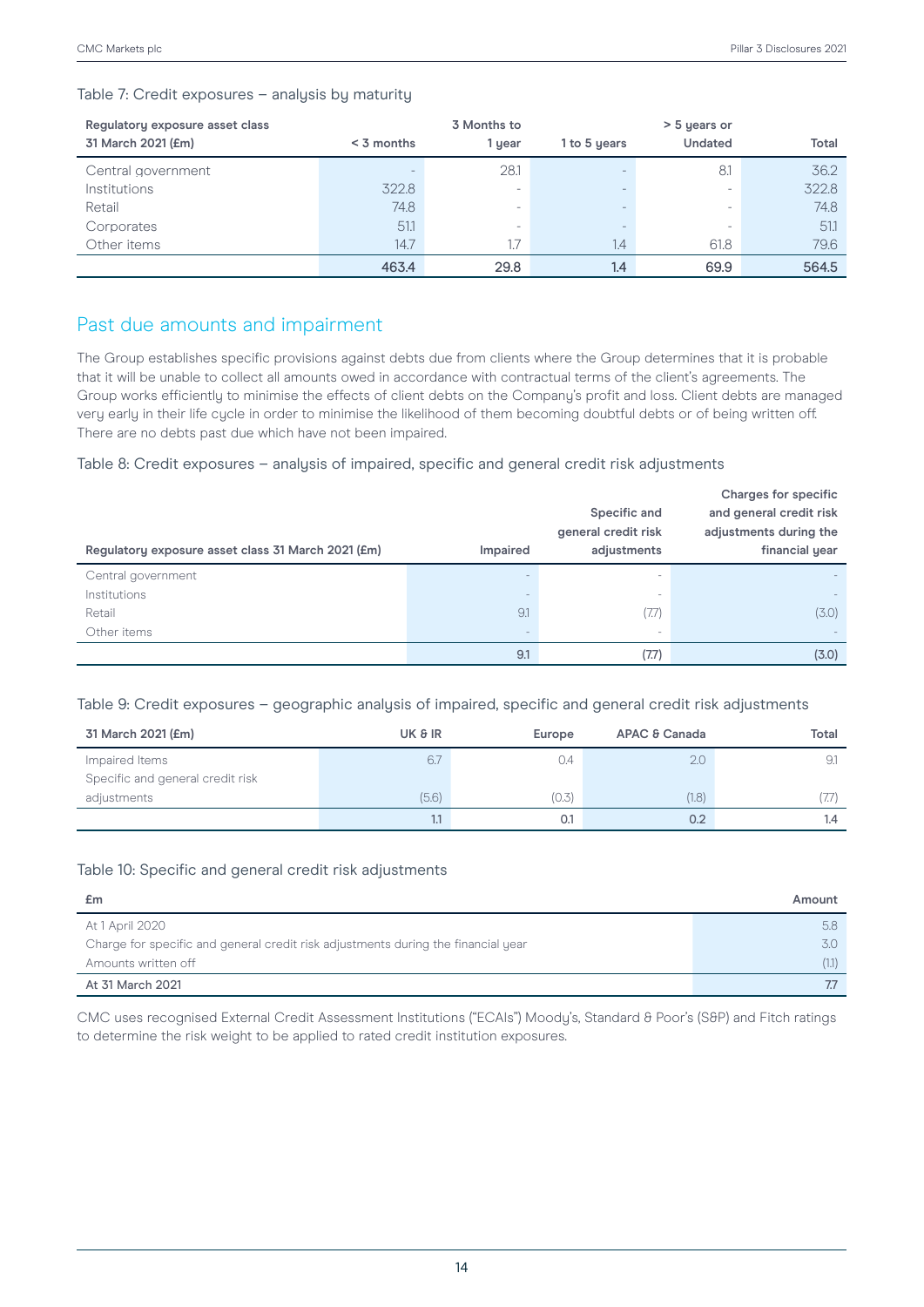#### Table 11: Institution credit exposure – credit quality steps and risk weighting

| Credit quality step | Long-term credit rating | <b>Risk weight</b> | Exposure (£m) |
|---------------------|-------------------------|--------------------|---------------|
|                     | AAA to AA-              | 20%                | 55.9          |
| 2                   | $A+$ to $A-$            | 20%                | 144.0         |
| 3                   | BBB to BBB-             | 20%                | 119.6         |
| 4                   | BB+ to BB-              | 50%                |               |
| 5                   | $B+$ to $B-$            | 50%                |               |
| 6                   | CCC+ and below          | 150%               |               |
| Unrated             |                         | 100%               | 54.4          |
|                     |                         |                    | 373.9         |

## 4.2 Liquidity risk

Liquidity risk is the risk that there is insufficient available liquidity to meet the liabilities of the Group as they fall due.

The Group has access to own funds, title transfer client funds and committed banking facilities, as described on page 36 and note 30 (pages 131 to 138) of the CMC Markets plc 2021 annual report and financial statements.

Liquidity risk management is carried out by a central Liquidity Risk Management ("LRM") team under policies approved by the Board and in line with the FCA's Individual Liquidity Adequacy Standards ("ILAS") regime. The Group utilises a combination of liquidity forecasting and stress testing to identify any potential liquidity risk both during normal and stressed conditions. The forecasting and stress testing fully incorporates the impact of all liquidity regulations in force in each jurisdiction and other impediments to the free movement of liquidity around the Group.

Risk is mitigated by:

- The provision of timely daily, weekly and monthly liquidity reporting and real-time broker margin requirements to enable strong management and control of liquidity resources;
- A committed bank facility of up to £55.0 million to meet liquidity obligations to broker counterparties in the event that the Group does not have sufficient access to its own cash; and
- A formal Contingency Funding Plan ("CFP") is in place that is designed to aid senior management to assess and prioritise actions in a liquidity stress scenario.

Liquidity risk management is discussed fully in the Group's Board-approved ILAA as well as being a standing item in the Terms of Reference at the RMC meetings.

For more information see note 30 (pages 131 to 138) of the CMC Markets plc 2021 annual report and financial statements.

## Core liquidity risks

Liquidity risks may arise in the following core areas:

#### Increase in broker margin requirements

Increases in broker margin requirements result primarily from greater hedging following changes to client exposures and secondly, to a far lesser extent, if brokers choose to increase their requirements. The risk of the latter is mitigated by the Group's Hedge Counterparty Selection Policy dictating that a minimum of two counterparty relationships are maintained for each asset class to provide operational flexibility and diversification.

### Counterparty failure

Exposure to this risk is managed by monitoring the creditworthiness and exposure concentration of the Group's counterparties, as articulated in the Group's Counterparty Concentration Risk Policy.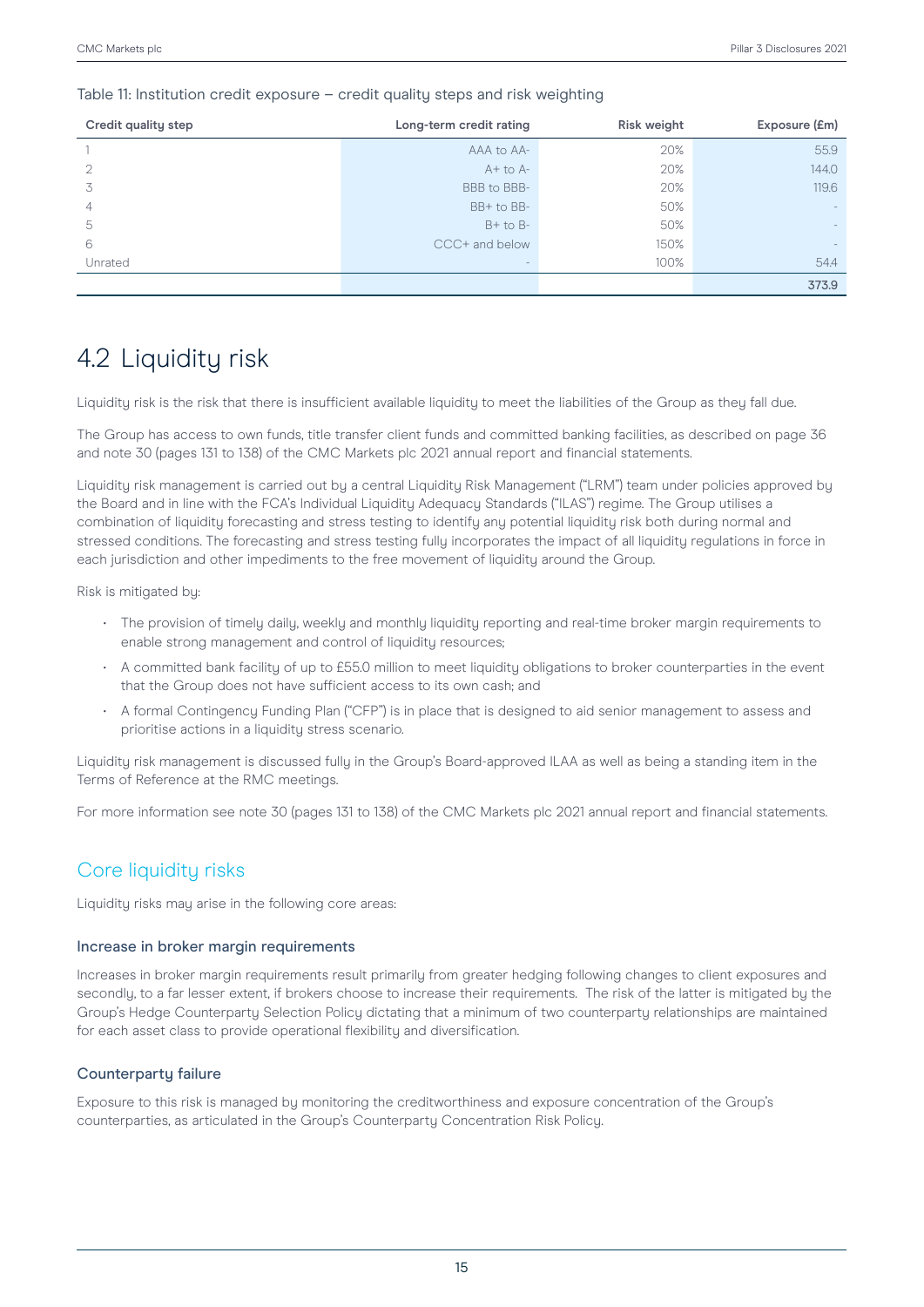#### Withdrawal of committed funding facility

Credit institutions may not renew committed facilities on commercial grounds. The Group's existing committed facility agreement does not include any provisions which allow the lender to terminate the contract without cause, other than in the event of default or a breach of covenant.

### Asset encumbrance

The tables below disclose the Group's encumbered and unencumbered assets as at 31 March 2021 based on guidance from the European Banking Authority.

#### Table 12: Asset encumbrance

| 31 March 2021 (£m)                              | Carrying amount of<br>encumbered assets | Carrying amount of<br>unencumbered assets |
|-------------------------------------------------|-----------------------------------------|-------------------------------------------|
| Loans on demand                                 | 184.8                                   | 280.2                                     |
| Debt securities : issued by general governments |                                         | 28.0                                      |
| Other assets                                    | 28.7                                    | 55.8                                      |
|                                                 | 213.5                                   | 364.0                                     |

## 4.3 Market risk

Market risk is defined as the risk that the value of our residual portfolio will decrease due to the change in market risk factors. The three standard market risk factors are price moves, interest rates and foreign exchange rates.

## Mitigation of market risk

The Group benefits from a number of factors which also reduce the volatility of its revenue and protect it from market shocks as follows:

#### • **Natural mitigation of concentration**

The Group acts as a market maker in over 10,000 instruments, specifically equities, equity indices, commodities, treasuries, foreign exchange and cryptocurrencies. Due to the high level of notional turnover there is a high level of internal crossing and natural aggregation across instruments and asset classes to mitigate significant single instrument concentration risk within the portfolio.

• **Natural aggregation**

In the year ended 31 March 2021, the Group traded with 73,591 clients. This large international client base has a diverse range of trading strategies resulting in the Group enjoying a high degree of natural aggregation between clients. This "portfolio effect" leads to a significant reduction in the Group's net market risk exposure.

• **Ease of hedging**

The Group predominantly acts as a market maker in linear, highly liquid financial instruments in which it can easily neutralise market risk exposure through its prime broker ("PB") arrangements. In order to avoid over-reliance on one arrangement the Group policy is to have two PBs per asset class. For instruments where there is no equivalent underlying market (e.g. Countdowns) the Group controls its risk through setting low position/exposure limits. This is further augmented by dealer monitoring and intervention, which can take the form of restricting the size offered or, if deemed necessary, restricting the clients' ability to take a position in an instrument.

Market risk exposures are managed in accordance with the Group's Risk Appetite Statement and Group Risk Management Framework to ensure that the Group has sufficient capital resources to support the calculated market risk capital requirement as well as staying within the risk appetite. The Group manages this component under notional position limits that are set on an instrument and asset class level with overarching capital-based limits.

Client exposures can vary significantly over a short period of time and are highly dependent on underlying market conditions. The Group's own funds requirement ("OFR") is calculated as per the CRR. This is illustrated in the following table: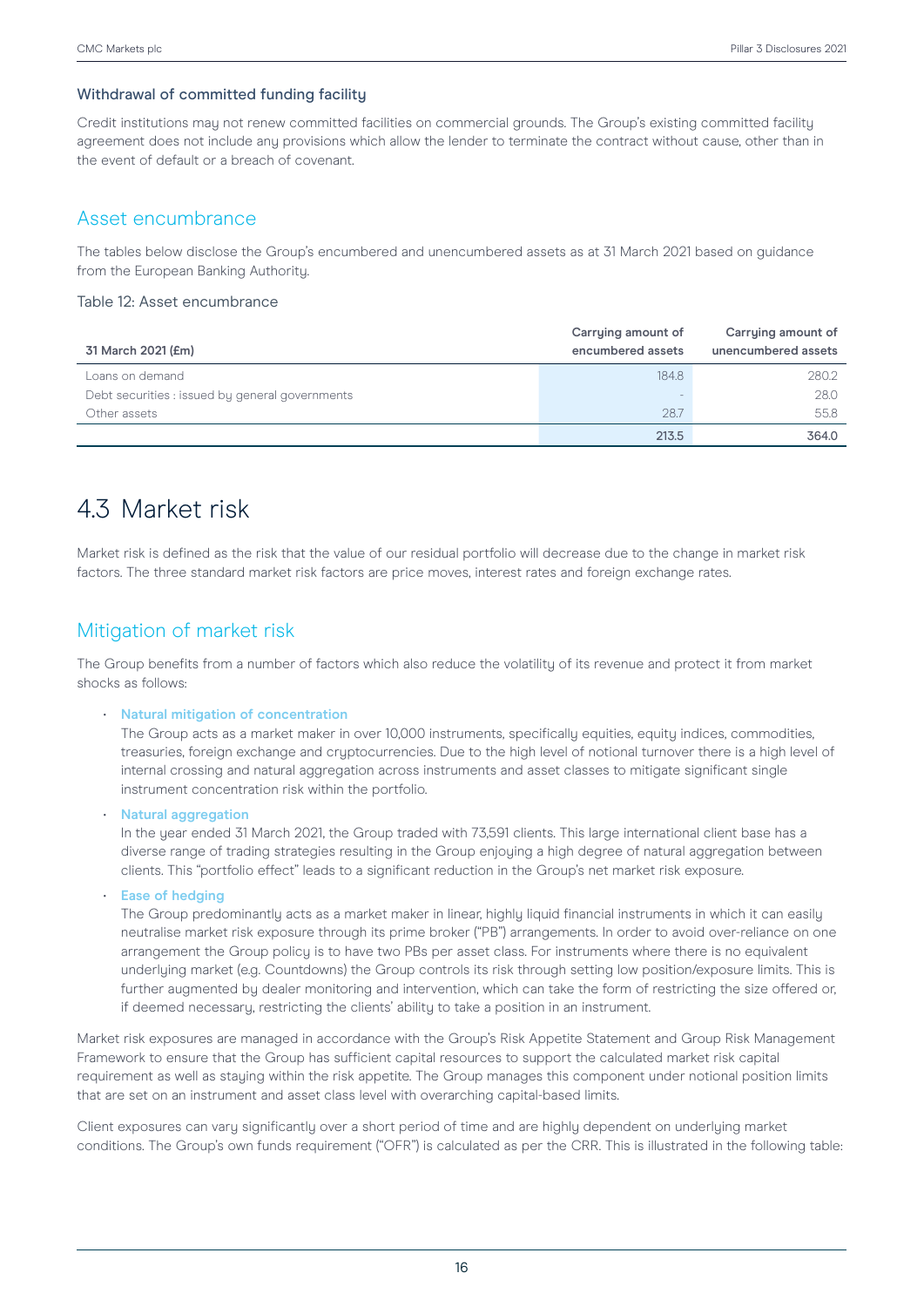### Table 13: Analysis of Group's OFR

| £m                              | 31 March 2021<br>31 March 2020 |      |  |
|---------------------------------|--------------------------------|------|--|
| Asset class                     |                                |      |  |
| Consolidated equities           | 29.5                           | 15.7 |  |
| Commodities                     | 7.4                            | 4.3  |  |
| Fixed income and interest rates | 1.0                            | 0.4  |  |
| Foreign exchange                | 18.1                           | 7.3  |  |
| Cryptocurrencies                | 6.1                            | 0.4  |  |
|                                 | 62.1                           | 28.1 |  |

For further information see note 30 (pages 131 to 138) of the CMC Markets plc 2021 annual report annual report and financial statements.

## 4.4 Interest rate risk on the non-trading book

Interest rate risk arises from either less interest being earned or more being paid on interest-bearing assets and liabilities due to a change in the relevant floating rate.

Interest rate risk is felt by the Group through a limited number of channels: income on segregated client and own funds; debits on client balances that are over a pre-defined threshold; and changes to the value of fixed rate UK government securities held.

The sensitivity analysis performed is based on a reasonable and possible move in the floating rate by 0.5% upwards and 0.25% downwards. This is in line with the movement used for the year ended 31 March 2020.

This is summarised in the below table and reflects the Group's view that in the current economic environment, interest rate volatility is unlikely to have a significant impact on the profits of the Group.

Changes in interest rate variables result in a decrease/increase in the fair value of fixed rate financial assets classified as available for sale. This has no material impact on the Group's equity.

#### Table 14: Interest rate movement – non-trading book

| 31 March 21 (£m) | Absolute increase | Absolute decrease |  |
|------------------|-------------------|-------------------|--|
| Impact of        | 0.50% change      | 0.25% change      |  |
| Profit after tax | 1.5               | (0.7)             |  |
| Equity           | 1.5               |                   |  |

## 4.5 Operational risk

This is the risk of loss resulting from inadequate or failed internal processes, people and systems, or from external events. This includes legal and regulatory risk.

Although Operational risk management is the responsibility of every employee, the Group has a dedicated Operational Risk function.

The Group has adopted the Basic Indicator Approach under Article 315 of the CRR to calculate the Pillar 1 capital requirements for operational risk.

Risk mitigation measures for key risks are in place to control exposure within Board-approved risk appetite levels. Further information can be found on pages 37 to 45 of the CMC Markets plc 2021 annual report and financial statements.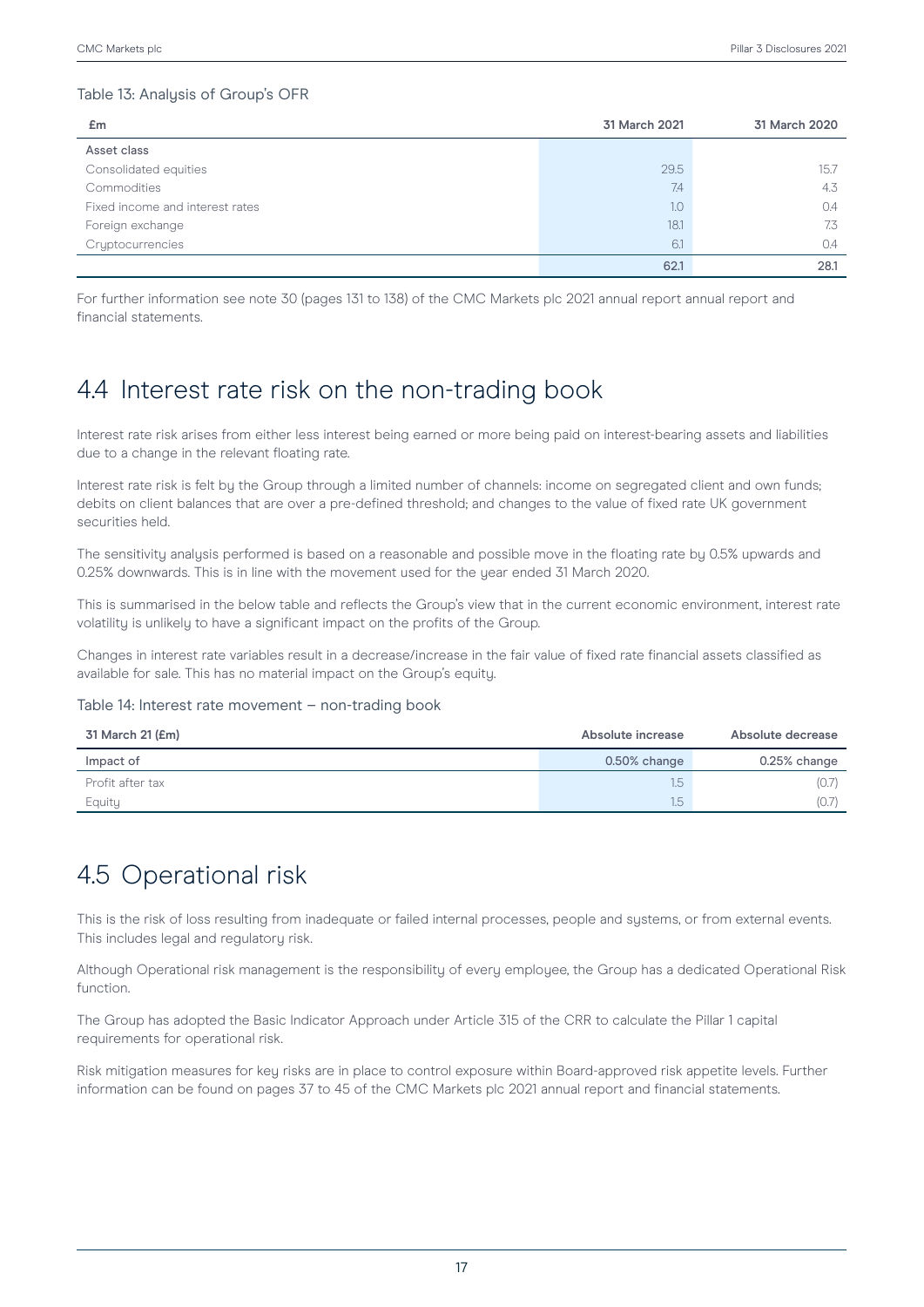## Principal operational risks

The Group's key operational risks and their principal mitigation measures are as follows:

### RiskDescription Management and mitigation

| <b>Risk</b>                                                 | Description                                                                                                                                                                                                                      | Management and mitigation                                                                                                                                                                                                                                                                                                                                                                                                                                                                                                                                                                                                                                                                                                                                                                                                                                                                                                       |  |  |
|-------------------------------------------------------------|----------------------------------------------------------------------------------------------------------------------------------------------------------------------------------------------------------------------------------|---------------------------------------------------------------------------------------------------------------------------------------------------------------------------------------------------------------------------------------------------------------------------------------------------------------------------------------------------------------------------------------------------------------------------------------------------------------------------------------------------------------------------------------------------------------------------------------------------------------------------------------------------------------------------------------------------------------------------------------------------------------------------------------------------------------------------------------------------------------------------------------------------------------------------------|--|--|
| Business change<br>risk                                     | The risk that business change<br>projects are ineffective, fail to<br>deliver stated objectives, or result<br>in resources being stretched to<br>the detriment of business-as-usual<br>activities.                               | Governance process in place for all business change programmes<br>with Executive and Board oversight and scrutiny.<br>Key users engaged in development and testing of all key change<br>programmes.<br>Significant post-implementation support, monitoring and review<br>$\bullet$<br>procedures in place for all change programmes.<br>Strategic benefits and delivery of change agenda communicated to                                                                                                                                                                                                                                                                                                                                                                                                                                                                                                                        |  |  |
| <b>Business continuity</b><br>and disaster<br>recovery risk | The risk that a business continuity<br>event or system failure results in<br>a reduced ability or inability to<br>perform core business activities or<br>processes.                                                              | employees.<br>Multiple data centres and systems to ensure core business activities<br>and processes are resilient to individual failures<br>Dedicated alternate office sites for Tier 1 offices. Remote access<br>systems to enable staff to work from home or other locations in the<br>event of a disaster recovery or business continuity requirement.<br>Periodic testing of business continuity processes and disaster<br>recovery.<br>Robust incident management processes and policies to ensure<br>prompt response to significant systems failures or interruptions.                                                                                                                                                                                                                                                                                                                                                    |  |  |
| Financial crime risk                                        | The risk that the Group is not<br>committed to combatting financial<br>crime and ensuring that our<br>platform and products are not<br>used for the purpose of money<br>laundering, sanctions evasion or<br>terrorism financing. | Adherence with applicable laws and regulations regarding Anti-<br>Money Laundering ("AML"), Counter Terrorism Financing ("CTF"),<br>Sanctions and Anti-Bribery & Corruption is mandatory and<br>fundamental to our AML/CTF framework. We have strict and<br>transparent standards and we continuously strengthen our<br>processes to ensure compliance with applicable laws and<br>regulations. CMC Markets reserves the right to reject any client,<br>payment, or business that is not consistent with our risk appetite.<br>This risk is further mitigated by:<br>Establishing and maintaining a risk-based approach towards<br>assessing and managing the money laundering and terrorist                                                                                                                                                                                                                                    |  |  |
|                                                             |                                                                                                                                                                                                                                  | financing risks to the Group;<br>Establishing and maintaining risk-based know your customer ("KYC")<br>procedures, including enhanced due diligence ("EDD") for those<br>customers presenting higher risk, such as politically exposed<br>persons ("PEPs");<br>Establishing and maintaining risk-based systems for surveillance and<br>٠<br>procedures to monitor ongoing customer activity;<br>Procedures for reporting suspicious activity internally and to the<br>relevant law enforcement authorities or regulators as appropriate;<br>Maintenance of appropriate records for the minimum prescribed<br>record keeping periods;<br>Training and awareness for all employees;<br>٠<br>Provision of appropriate MI and reporting to senior management of<br>۰<br>the Group's compliance with the requirements; and<br>Oversight of Group entities for financial crime in line with the Group<br>AML/CTF Oversight Framework. |  |  |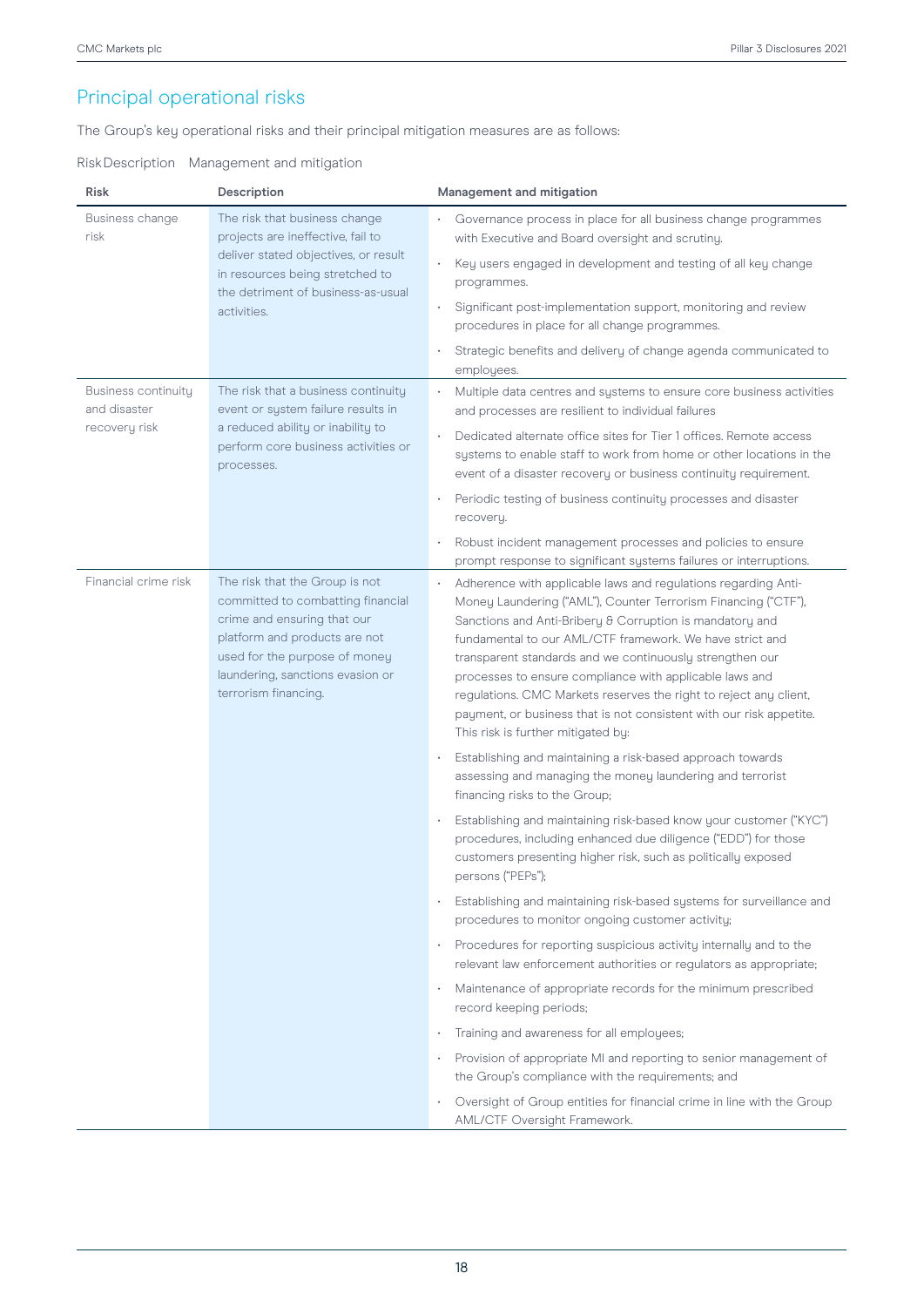| <b>Risk</b>                                          | Description                                                                                                                                                                                            | Management and mitigation                                                                                                                                                                                                                                                                                                                                                                          |  |  |  |
|------------------------------------------------------|--------------------------------------------------------------------------------------------------------------------------------------------------------------------------------------------------------|----------------------------------------------------------------------------------------------------------------------------------------------------------------------------------------------------------------------------------------------------------------------------------------------------------------------------------------------------------------------------------------------------|--|--|--|
| Information and data<br>security risk                | The risk of unauthorised access to<br>or external disclosure of client or                                                                                                                              | Dedicated information security and data protection resource/<br>expertise within the Group.                                                                                                                                                                                                                                                                                                        |  |  |  |
|                                                      | Company information, including<br>those caused by cyber attacks.                                                                                                                                       | Technical and procedural controls implemented to minimise the<br>$\bullet$<br>occurrence of information security and data protection breaches.                                                                                                                                                                                                                                                     |  |  |  |
|                                                      |                                                                                                                                                                                                        | Access to information only provided on a "need-to-know" and "least<br>$\bullet$<br>privilege" basis consistent with the user's role and also requires the<br>appropriate authorisation.                                                                                                                                                                                                            |  |  |  |
|                                                      |                                                                                                                                                                                                        | Regular system access reviews implemented across the business.                                                                                                                                                                                                                                                                                                                                     |  |  |  |
| Information<br>technology and<br>infrastructure risk | The risk of loss of technology<br>services due to loss of data, system<br>or data centre or failure of a third<br>party to restore services in a timely                                                | Continuous investment in increased functionality, capacity and<br>responsiveness of systems and infrastructure, including investment<br>in software that monitors and assists in the detection and prevention<br>of cyber attacks.                                                                                                                                                                 |  |  |  |
|                                                      | manner.                                                                                                                                                                                                | Software design methodologies, project management and testing<br>$\bullet$<br>regimes to minimise implementation and operational risks.                                                                                                                                                                                                                                                            |  |  |  |
|                                                      |                                                                                                                                                                                                        | Constant monitoring of systems performance and, in the event of<br>any operational issues, changes to processes are implemented to<br>mitigate future concerns.                                                                                                                                                                                                                                    |  |  |  |
|                                                      |                                                                                                                                                                                                        | Operation of resilient data centres to support each platform (two in<br>the UK to support Next Generation and two in Australia to support<br>stockbroking).                                                                                                                                                                                                                                        |  |  |  |
|                                                      |                                                                                                                                                                                                        | Systems and data centres designed for high availability and data<br>integrity enabling continuous service to clients in the event of<br>individual component failure or larger system failures.                                                                                                                                                                                                    |  |  |  |
|                                                      |                                                                                                                                                                                                        | Dedicated Support and Infrastructure teams to manage key<br>production systems. Segregation of duties between Development<br>and Production Support teams where possible to limit development<br>access to production systems.                                                                                                                                                                     |  |  |  |
| Legal (commercial /<br>litigation) risk              | The risk that disputes deteriorate<br>into litigation.                                                                                                                                                 | Compliance with legal and regulatory requirements including<br>relevant codes of practice.                                                                                                                                                                                                                                                                                                         |  |  |  |
|                                                      |                                                                                                                                                                                                        | Early engagement with legal advisers and other risk managers.                                                                                                                                                                                                                                                                                                                                      |  |  |  |
|                                                      |                                                                                                                                                                                                        | Appropriately managed complaints which have a legal/litigious<br>aspect.                                                                                                                                                                                                                                                                                                                           |  |  |  |
|                                                      |                                                                                                                                                                                                        | An early assessment of the impact and implementation of changes in<br>the law.                                                                                                                                                                                                                                                                                                                     |  |  |  |
| Operations<br>(processing) risks                     | The risk that the design or execution<br>of business processes is inadequate                                                                                                                           | Investment in system development and upgrades to improve<br>process automation.                                                                                                                                                                                                                                                                                                                    |  |  |  |
|                                                      | or fails to deliver an expected level<br>of service and protection to client                                                                                                                           | Enhanced staff training and oversight in key business processing<br>٠<br>areas.                                                                                                                                                                                                                                                                                                                    |  |  |  |
|                                                      | or Company assets.                                                                                                                                                                                     | Monitoring and robust analysis of errors and losses and underlying<br>causes.                                                                                                                                                                                                                                                                                                                      |  |  |  |
| Procurement and<br>outsourcing risk                  | The risk that third-party<br>organisations inadequately perform<br>or fail to provide or perform the<br>outsourced activities or contractual<br>obligations to the standards<br>required by the Group. | Responsibility for procurement, vendor management and general<br>outsourcing owned by the Chief Financial Officer and Director of<br>Operations under the Senior Manager and Certification Regime, with<br>the accountability to ensure compliance to the Group procurement<br>process and completion of key activities, based on the risk profile of<br>the service required by the organisation. |  |  |  |
|                                                      |                                                                                                                                                                                                        | Outsourcing only employed where there is a tactical gain in resource<br>۰<br>or experience, which is not available in house.                                                                                                                                                                                                                                                                       |  |  |  |
|                                                      |                                                                                                                                                                                                        | Due diligence performed on service supplier ahead of outsourcing<br>being agreed.                                                                                                                                                                                                                                                                                                                  |  |  |  |
|                                                      |                                                                                                                                                                                                        | Service level agreements in place and regular monitoring of<br>performance undertaken.                                                                                                                                                                                                                                                                                                             |  |  |  |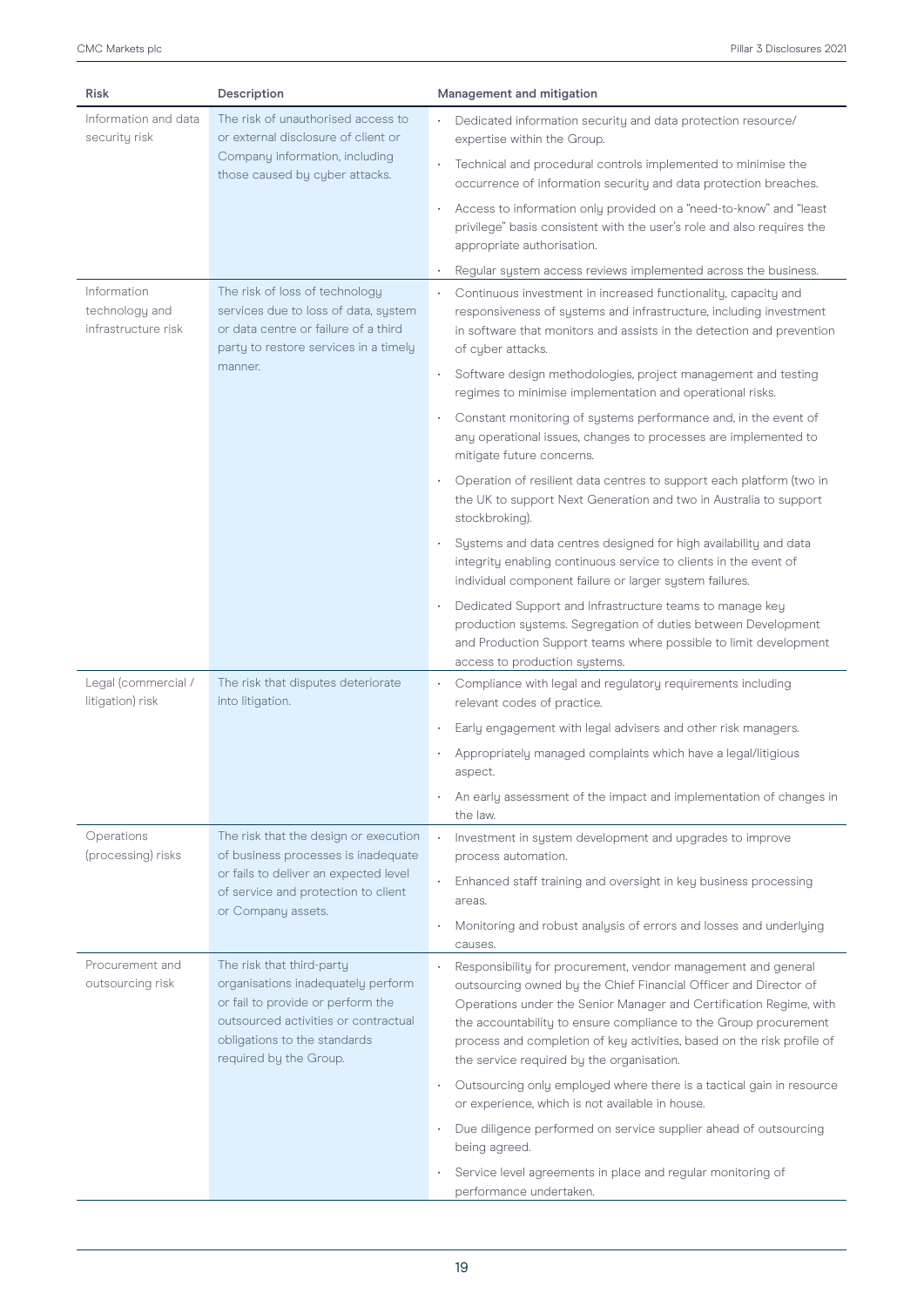| <b>Risk</b>                       | Description                                                                                                                                                                         | Management and mitigation                                                                                                                                                                                                                                                                                                                                                                                |  |  |
|-----------------------------------|-------------------------------------------------------------------------------------------------------------------------------------------------------------------------------------|----------------------------------------------------------------------------------------------------------------------------------------------------------------------------------------------------------------------------------------------------------------------------------------------------------------------------------------------------------------------------------------------------------|--|--|
| People risk                       | The risk of loss of key staff, having<br>insufficient skilled and motivated<br>resources available or failing to<br>operate people-related processes                                | The Board has directed that the Group maintains active People,<br>Succession and Resource Plans for the Group and all key individuals and<br>teams, which will mitigate some of the risk of loss of key persons. It will<br>adopt policies and strategies commensurate with its objectives of:                                                                                                           |  |  |
|                                   | to an appropriate standard.                                                                                                                                                         | attracting and nurturing the best staff;                                                                                                                                                                                                                                                                                                                                                                 |  |  |
|                                   |                                                                                                                                                                                     | retaining and motivating key individuals;                                                                                                                                                                                                                                                                                                                                                                |  |  |
|                                   |                                                                                                                                                                                     | managing employee-related risks;                                                                                                                                                                                                                                                                                                                                                                         |  |  |
|                                   |                                                                                                                                                                                     | achieving a high level of employee engagement;                                                                                                                                                                                                                                                                                                                                                           |  |  |
|                                   |                                                                                                                                                                                     | developing personnel capabilities;                                                                                                                                                                                                                                                                                                                                                                       |  |  |
|                                   |                                                                                                                                                                                     | optimising continuous professional development; and                                                                                                                                                                                                                                                                                                                                                      |  |  |
|                                   |                                                                                                                                                                                     | achieving a reputation as a good employer with an equitable<br>remuneration policy.                                                                                                                                                                                                                                                                                                                      |  |  |
| Regulatory and<br>compliance risk | The risk of regulatory sanction or<br>legal proceedings as a result of                                                                                                              | Internal audit outsourced to an independent third-party professional<br>services firm.                                                                                                                                                                                                                                                                                                                   |  |  |
|                                   | failure to comply with regulatory,<br>statutory or fiduciary requirements<br>or as a result of a defective<br>transaction.                                                          | Effective compliance oversight and advisory/technical guidance<br>provided to the business.                                                                                                                                                                                                                                                                                                              |  |  |
|                                   |                                                                                                                                                                                     | Comprehensive monitoring and surveillance programmes, policies<br>and procedures designed by compliance.                                                                                                                                                                                                                                                                                                 |  |  |
|                                   |                                                                                                                                                                                     | Strong regulatory relations and regulatory horizon scanning, planning<br>and implementation.                                                                                                                                                                                                                                                                                                             |  |  |
|                                   |                                                                                                                                                                                     | Controls for appointment and approval of staff holding a senior<br>$\bullet$<br>management or certified function and annual declarations to<br>establish ongoing fitness and propriety.                                                                                                                                                                                                                  |  |  |
|                                   |                                                                                                                                                                                     | Governance and reporting of regulatory risks through the Risk<br>Management Committee, Group Audit Committee and Group Risk<br>Committee.                                                                                                                                                                                                                                                                |  |  |
|                                   |                                                                                                                                                                                     | Robust Anti-money laundering controls, client due diligence and<br>sanctions checking.                                                                                                                                                                                                                                                                                                                   |  |  |
| Conduct risk                      | The risk that through our culture,<br>behaviours or practices we fail to<br>meet the reasonable expectations<br>of our customers, shareholders or<br>regulators.                    | The Treating Customers Fairly ("TCF") and Conduct Committee is<br>comprised of senior management and subject matter experts, it<br>convenes regularly to evaluate and challenge the TCF MI alongside<br>any emerging issues or incidents which could impact client fairness.<br>It reports to the Board via the Risk Management Committee ("RMC")<br>who are also charged with approving the TCF Policy. |  |  |
| Client money<br>segregation risk  | This is the risk that the Group fails<br>to implement adequate controls<br>and processes to ensure that client<br>money is segregated in accordance<br>with applicable regulations. | The Client Money Review Group ("CMRG"), which reports into the<br>RMC, is a fundamental part of the Group's client money governance<br>and oversight procedures. The CMRG is chaired by the Chief Financial<br>Officer, an FCA-approved person, who is responsible for overseeing<br>the controls and procedures in place to protect client money.                                                       |  |  |
|                                   |                                                                                                                                                                                     | The Committee is comprised of senior management from across the<br>Group who oversee functions which impact client money. The<br>CMRG forms a key part of the oversight of client money in addition<br>to compliance, internal audit and PricewaterhouseCoopers LLP as<br>external auditors.                                                                                                             |  |  |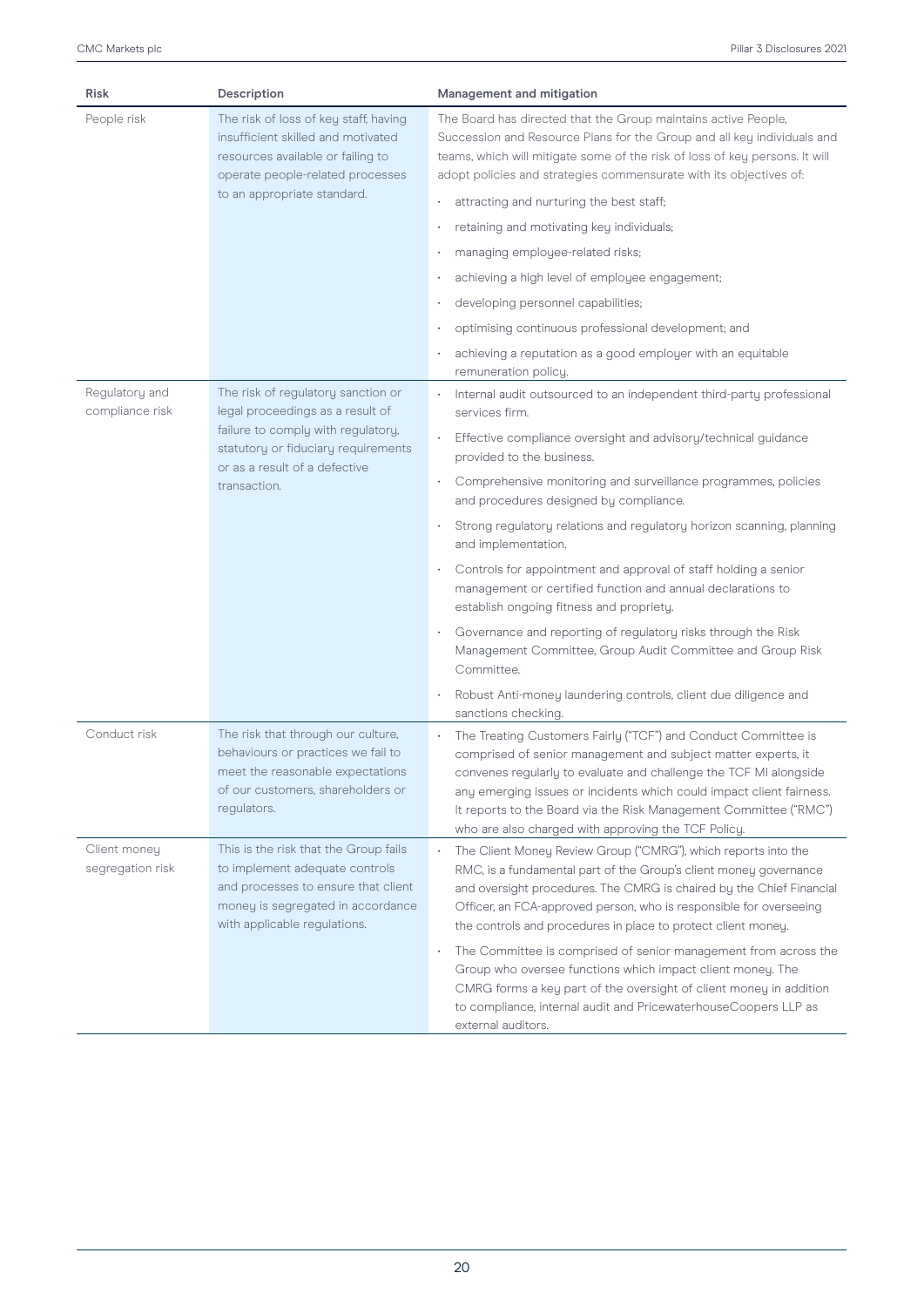# 5. Remuneration disclosure

The Group is required to comply with the Remuneration Code ("the Code") requirements within the FCA's handbook of rules in accordance with Article 450 of the CRR. These rules recognise that not all the Code's principles apply to firms equally and therefore introduce a concept of proportionality, internal organisation (including legal structure) and the nature, scope and complexity of its activities.

The FCA has defined a high level three tier proportionality framework as set out in the FCA's General Guidance on Proportionality relating to the Remuneration Code of SYSC19A. This sets out their expectations on the level of application of the Code requirements to different types of firm. Within these tiers, the Group meets the definition of the proportionality tier 3, and these disclosures reflect the requirements for such tier 3 firms.

## 5.1 Decision making process for determining remuneration policy

The Remuneration Committee (the "Committee") consists of the Group's Non-Executive Directors. Meetings are held at least twice a uear and written Terms of Reference, approved by the Board are available on the Company's website: www.cmcmarketsplc.com/investors/corporate-governance/committees/. The main role and responsibility of the Committee are:

- To review and agree appropriate Remuneration Policies which comply with all relevant regulations;
- To review and set the remuneration of the Executive Directors and endorse the remuneration of the senior management team having regard to remuneration of the wider CMC workforce;
- To review and ensure that incentive payments to Executive Directors are linked to the achievement of stretching financial performance and both strategic and individual agreed objectives;
- To ensure that remuneration incentivises and retains key employees including the Executive Directors and senior management;
- To ensure that Executive remuneration is linked to the delivery of the long-term success of the Company;
- Have oversight of the operation of remuneration arrangements across the CMC group through regular review of 'management' information including gender related;
- To review any major changes to employee benefit structures, including new share schemes, and ensure that shareholders are consulted, and the required approval processes followed;
- To review the appropriateness of remuneration against the risk management strategy following advice from the Group Risk Committee; and
- To ensure all relevant regulations relating to Executive Director remuneration are adhered to.

The Remuneration Policies are designed to promote sound and effective risk management. The Remuneration Committee reviews and approves the Remuneration Policies for all emplouees, including for Material Risk Takers and senior risk and compliance employees, to help ensure pay arrangements encourage appropriate behaviour and compliance with the Company's risk appetite. For example, all employees receive a salary which reflects their market value, responsibilities and experience. An individual may only receive an annual incentive award if he / she operates within the risk appetite of the Company and has demonstrated appropriate behaviour. Key senior managers are eligible for consideration of Long-Term Incentive Plan ("LTIP") awards, with any vesting based on performance over at least two years.

The Committee has flexibility to adjust the formulaic outcome if the Company's recorded performance is not a genuine reflection of underlying business performance or if results were not achieved within the Company's risk appetite. Combined Incentive Plan ("CIP") awards are subject to malus and clawback for all participants in various circumstances, including a failure of risk management. The Chief Financial Officer is closely involved in the remuneration process to ensure that both the Remuneration Policies and outcomes reinforce compliance with the Company's risk appetite, including reporting independently to the Committee at least annually on compliance with the risk appetite, on any notable risk events and on the behaviour of the Material Risk Takers.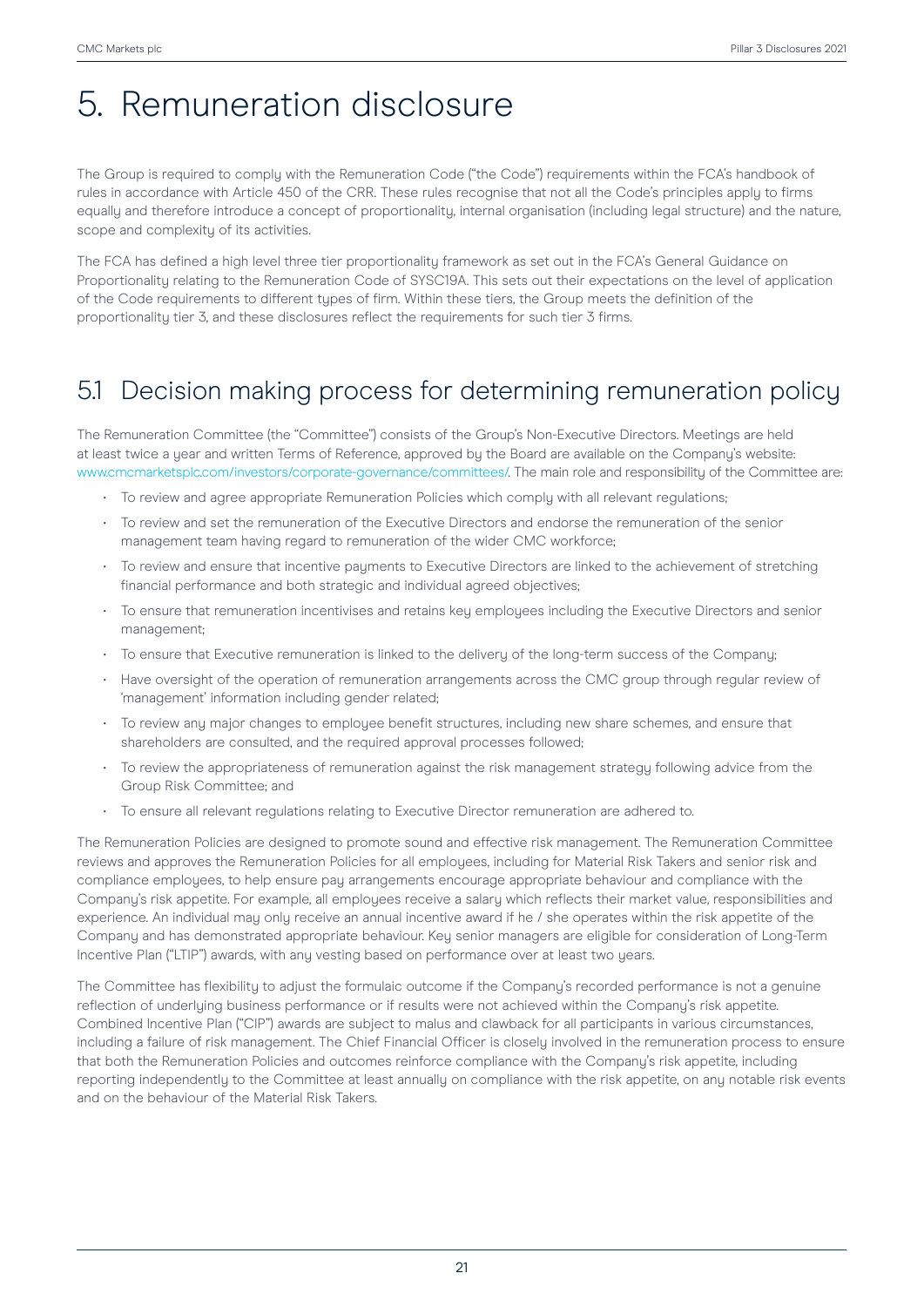## 5.2 Code Staff Criteria

The FCA Remuneration Code requires the Group to identify individuals whose professional activities have a material impact on its risk profile (known as "Code Staff").

The following criteria have been identified as meeting the FCA's requirements for Code Staff:

- Extent to which each individual has the ability and authority to make decisions that may impact on material areas of risk set out in CMC's internal risk documentation including: ICAAP, Risk Appetite Statement and Risk Management Framework;
- Reporting lines including but not limited to direct reporting line to the CEO and Executive Directors;
- Primary responsibilities: staff performing an FCA Senior Manager Function ("SMF") and certain Certification Functions ("CF") within CMC, i.e. Individuals whose professional activities have a material impact on the firms risk profile, including but not limited to those that meet the qualitative and quantitative criteria outlined in the Remuneration Code (staff who identify as Material Risk Takers ("MRT");
- Level of autonomu in role: and
- Level of earnings.

The Group has a policy on diversity as detailed on page 28 of the CMC Markets plc 2021 annual report and financial statements in accordance with CRR Article 435(2)(C).

## 5.3 Link between pay and performance

The Executive Remuneration policy and the Group Remuneration policy support the Group's business strategy, which encourages and rewards for growth and shareholder alignment. It is based on building long-term relationships with clients and employees and managing the financial consequences of business decisions across the entire economic cycle.

Overall, the policies are designed to provide packages which attract and retain directors, senior management and employees of the highest calibre and motivate them to perform to the highest standards.

At the same time, the objective is to align individual rewards with the Group's performance, the interests of shareholders, and a prudent approach to risk management.

The variable remuneration element for the majority of employees who are not Executive Directors is an annual incentive awarded based on company and induvial performance. An LTIP may also be awarded to senior managers and key talent subject to continued employment and sustained performance.

For Executive Directors in the financial year ending 31 March 2021 the Group received shareholder approval for an amended Directors' Remuneration Policy as set out on page 66 to 73 of the CMC Markets plc 2021 Annual Report and Accounts. The Executive Directors are eligible to participate in the Group's Combined Incentive Plan which provides a performance based award aligned to the financial and strategic objectives of the business. The award is split into a cash award and share award. The share award vests in three tranches in years 3,4 and 5 and vesting is subject to sustained performance. In respect of the current CEO, Peter Cruddas, awards may be made under the cash element of the plan only.

All variable remuneration awards are also assessed against delivery of a mandatory risk objective and compliance with our Conduct policy standard, with the approach to annual salary reviews consistent across the Group. All employees are eligible to participate in the annual incentive award scheme or an equivalent scheme, with targets appropriate to their organisational level and business area. Key senior managers are also eligible for LTIP awards to further support long-term alignment with shareholder interests.

In addition to the above variable remuneration, a Share Incentive Plan (SIP) was implemented in 2016 for all employees; the plan gives employees the opportunity to purchase investment shares and to receive matching shares which vest after three years subject to the participant remaining employed by the Group. The plan is tax qualified for UK employees, for employees in Australia the SIP award is in the form of options over shares, and for employees in all other countries the awards are in the form of Phantom (cash settled) shares. These share-based benefits reinforce alignment with shareholders' interests at all levels of the organisation.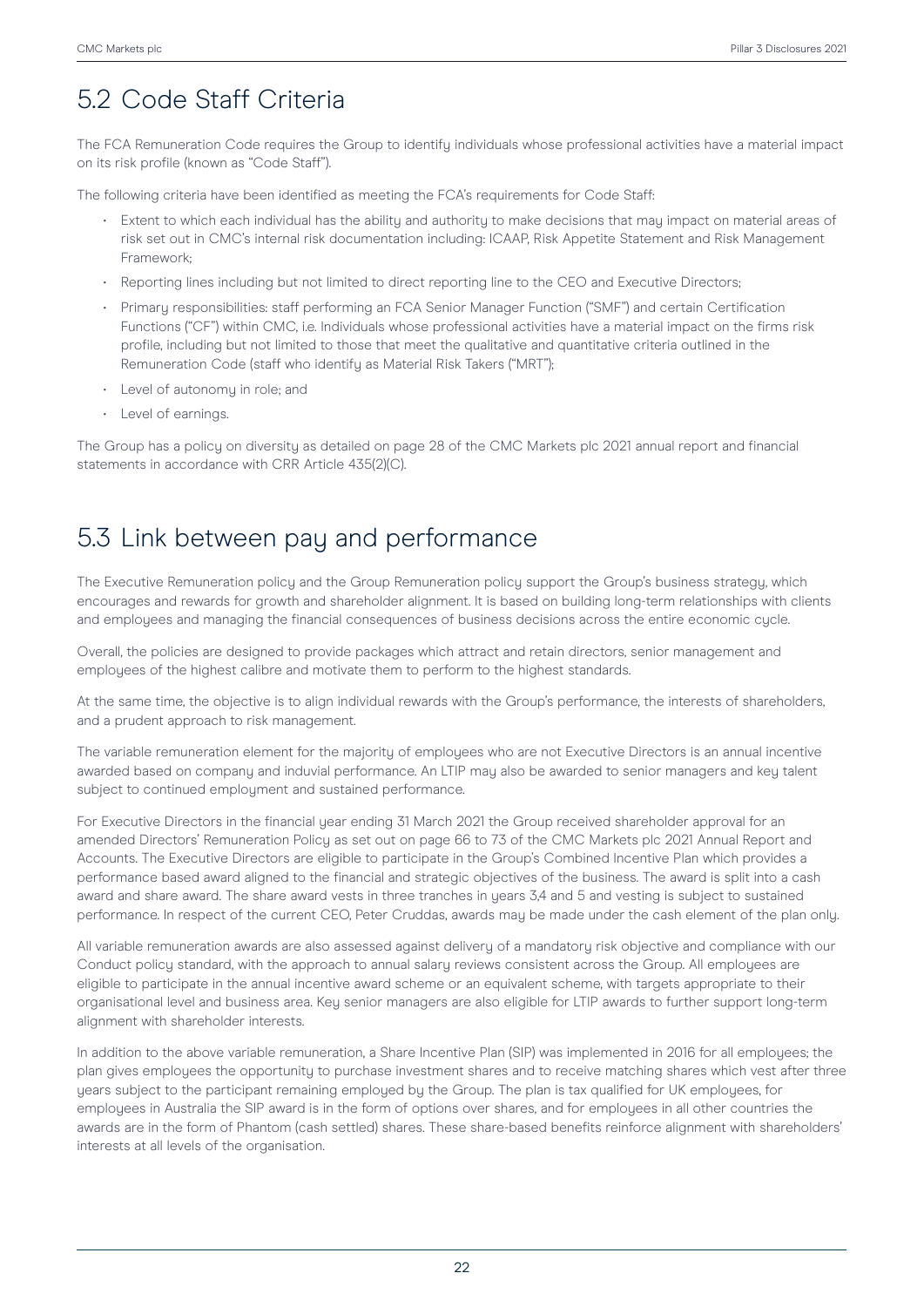## Design characteristics

Remuneration is delivered via a combination of fixed and variable elements, which includes base salary, pension and other benefits, an annual bonus and a long term incentive (for Directors, senior management and other identified staff only). For Executive Directors awards are made under the Combined Incentive Plan which provides for a cash bonus and a deferred share award based on performance criteria linked to the financial and longer-term strategic success of the business. The Remuneration Committee sets the criteria for making these awards each year along with assessing a performance underpin for the deferred share portion which is measured over a period of at least three years from the end of the year used to determine the amount of the award.

All employees receive a fixed salary that reflects their market value, responsibility, and contribution to the Group. The Group pays market competitive salaries. All employees are eligible to be considered for a variable remuneration award through a discretionary annual bonus unless they participate in another specific incentive. Any bonus payment is subject to the achievement of Group targets, business unit and individual objectives, and risk criteria.

Executive Directors are required to build up a holding of 200% of base annual salary. Executive Directors will be required to build up to this level over a period of five years, starting from the date of our listing in 2016 for the Executive Directors who were in role at the time the 2018 Remuneration Policy was approved and from the date of appointment for any recruits since that time or in future. Executive Directors will be expected to retain at least 50% of shares vesting (net of tax) until the guideline level is achieved. For the purposes of satisfuing the shareholding requirement, shares held by a connected person (e.g. a spouse) will be considered to be included.

A post-employment shareholding requirement will apply of 200% of base annual salary (or the actual shareholding at date of exit if lower) for a period of two years after leaving employment.

### Ratio between fixed and variable remuneration

As a firm in proportionality level three, the Committee applies an appropriate balance between fixed and variable remuneration. The Committee also ensures that the remuneration policies do not encourage unnecessary risk taking.

### Main parameters and rationale for any variable component

Variable remuneration is delivered in the form of cash for the annual incentives and in the form of nominal and nil cost share options for all long term incentives.

Senior managers and other emplouees are eligible for the Group's annual discretionary bonus scheme. The key financial performance measure used to determine the annual bonus pool is Profit Before Tax ("PBT") at Group level, together with an assessment of risk. A bonus pool is determined by reference to the achievement of PBT and after an assessment of risk. The pool is then allocated to eligible employees based on the achievement of individual targets.

Share Awards for Directors and other senior managers are subject to malus and clawback provisions.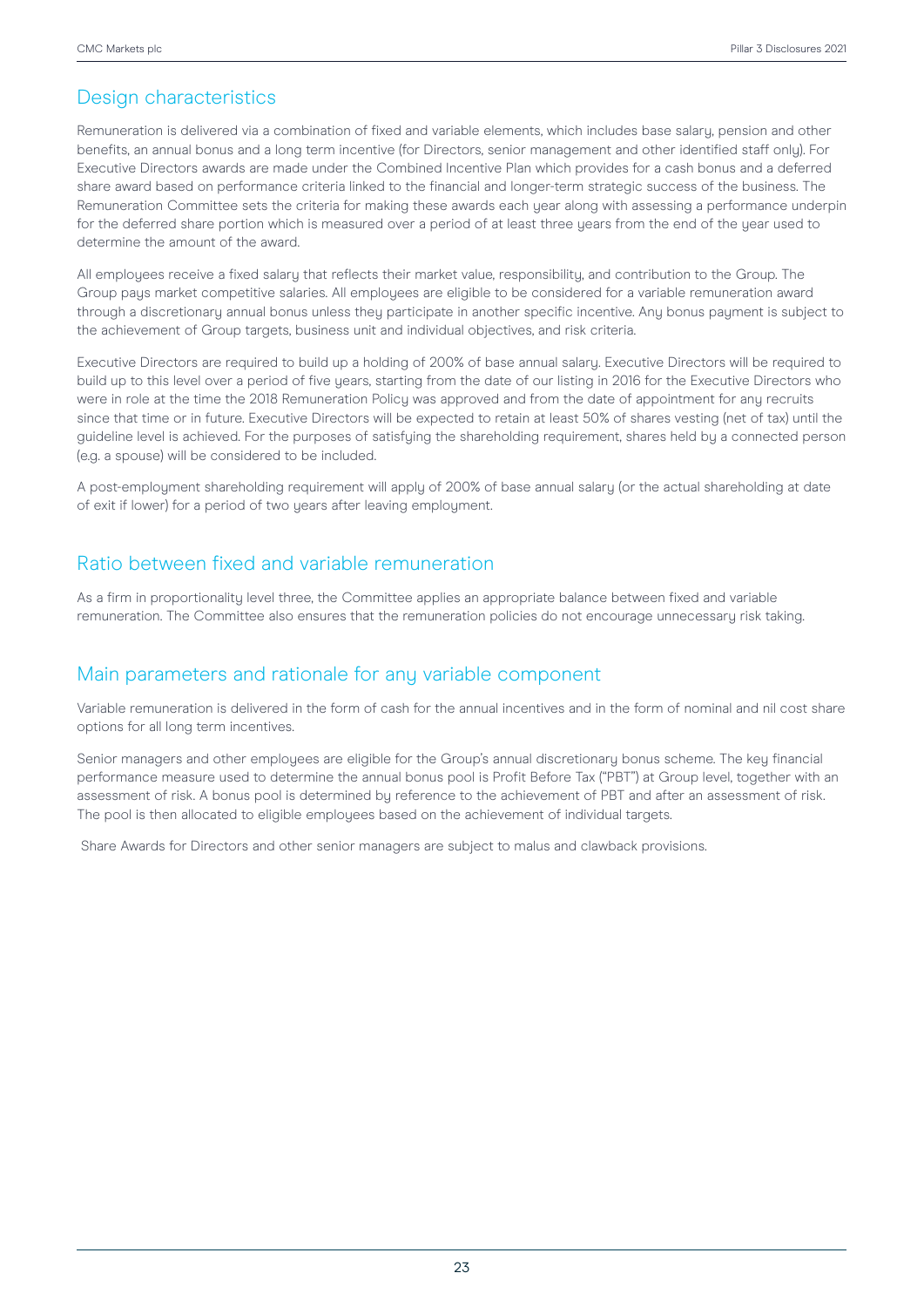## 5.4 Remuneration cost for Code Staff

For the year ending 31 March 2021 the aggregate remuneration in respect of Code Staff was as follows:

### Table 15: Code staff aggregate remuneration for the year ended 31 March 2021 (£m)

|                                          | <b>Executive directors</b> |             | Code staff              |             |
|------------------------------------------|----------------------------|-------------|-------------------------|-------------|
| 31 March 2021                            | Number of<br>recipients    | Amount (£m) | Number of<br>recipients | Amount (£m) |
| <b>Fixed remuneration FY21</b>           | 4                          | 1.5         | 20                      | 2.9         |
| Variable remuneration - Award FY21       |                            |             |                         |             |
| Cash                                     | 3                          | 1.9         | 16                      | 1.0         |
| SIP (Matching and dividend) awards       | $\overline{2}$             | 0.0         | 8                       | 0.0         |
| Total                                    |                            | 1.9         |                         | 1.0         |
| Severance payments FY21                  | $\bigcirc$                 | 0.0         | $\circ$                 | 0.0         |
| <b>Outstanding Deferred Remuneration</b> |                            |             |                         |             |
| Vested free shares                       | 0                          | 0.0         | $\Omega$                | 0.0         |

Notes to the table:

- Fixed remuneration: includes base salary and pension (super guarantee in Australia) and other benefits
- Variable remuneration Cash: The total earned in cash in respect of performance during the uear ended 31 March 2020 (Paid in FY21)
- Directors Remuneration is included in the 2021 annual report and financial statements p.62-85.

### Code staff aggregate remuneration of EUR1m or more for the year ended 31 March 2021

One code staff member was paid in excess of EUR1m during the year ended 31 March 2021.

# 6. Further information

Should you have any queries, please contact: Euan Marshall CFO E.Marshall@cmcmarkets.com CMC Markets plc 133 Houndsditch London EC3A 7BX Company number: 5145017

As disclosures in this document involve risks and uncertainties, and actual results may differ from those expressed or implied by these statements.